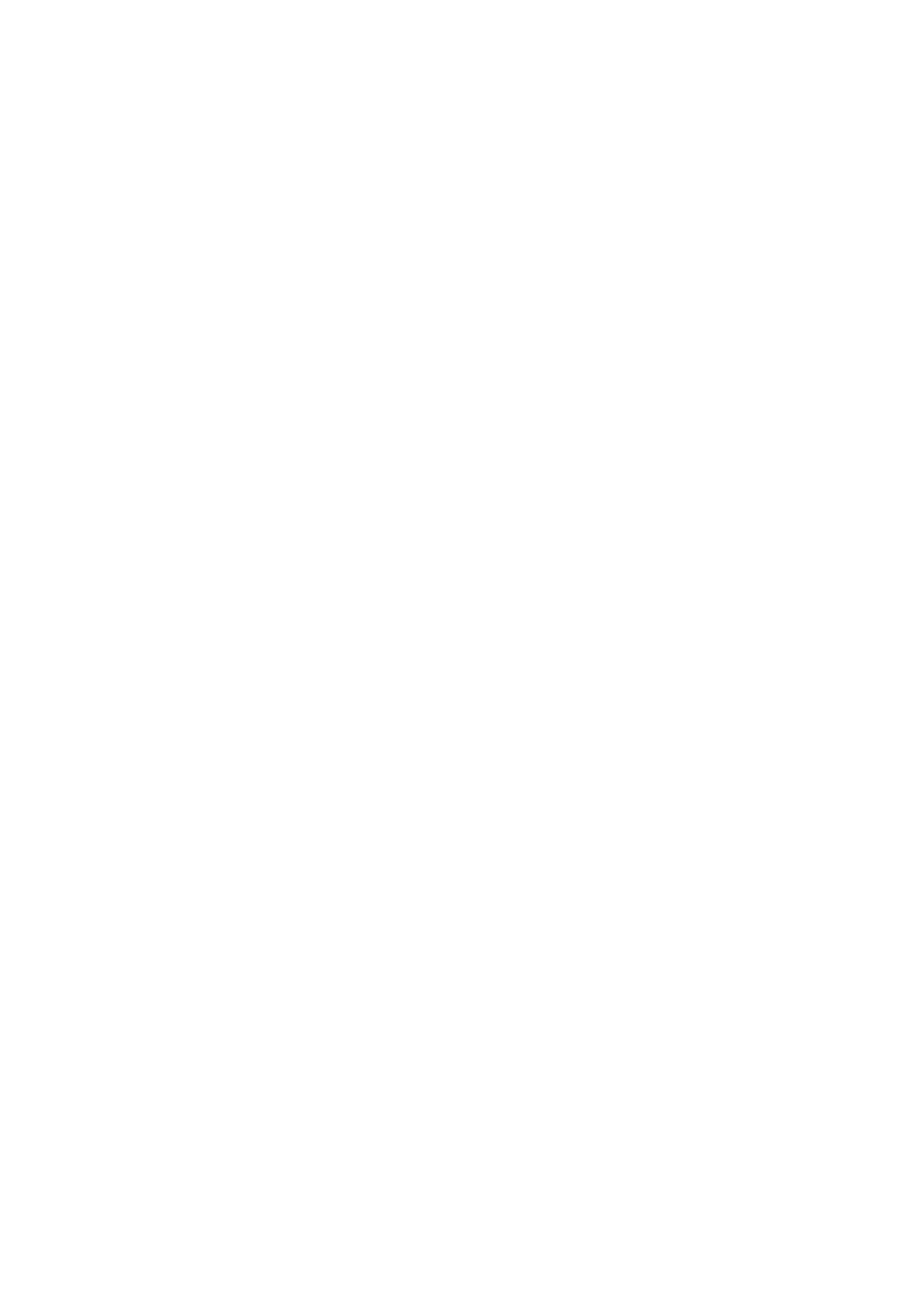# **Contents**

| 1. |       |                                                                       |  |
|----|-------|-----------------------------------------------------------------------|--|
|    | 1.1   |                                                                       |  |
| 2. |       |                                                                       |  |
|    | 2.1   |                                                                       |  |
|    | 2.2   |                                                                       |  |
|    | 2.3   |                                                                       |  |
|    | 2.4   |                                                                       |  |
|    | 2.5   |                                                                       |  |
|    | 2.6   |                                                                       |  |
|    | 2.7   |                                                                       |  |
|    | 2.8   |                                                                       |  |
| 3. |       |                                                                       |  |
|    | 3.1   |                                                                       |  |
|    | 3.1.1 |                                                                       |  |
|    | 3.2   |                                                                       |  |
|    | 3.2.1 |                                                                       |  |
|    | 3.2.2 |                                                                       |  |
|    | 3.2.3 |                                                                       |  |
|    | 3.2.4 |                                                                       |  |
|    | 3.3   |                                                                       |  |
|    | 3.3.1 |                                                                       |  |
|    | 3.3.2 | Role of the Mayor and Relationships between Mayor and Councillors  24 |  |
|    | 3.3.3 |                                                                       |  |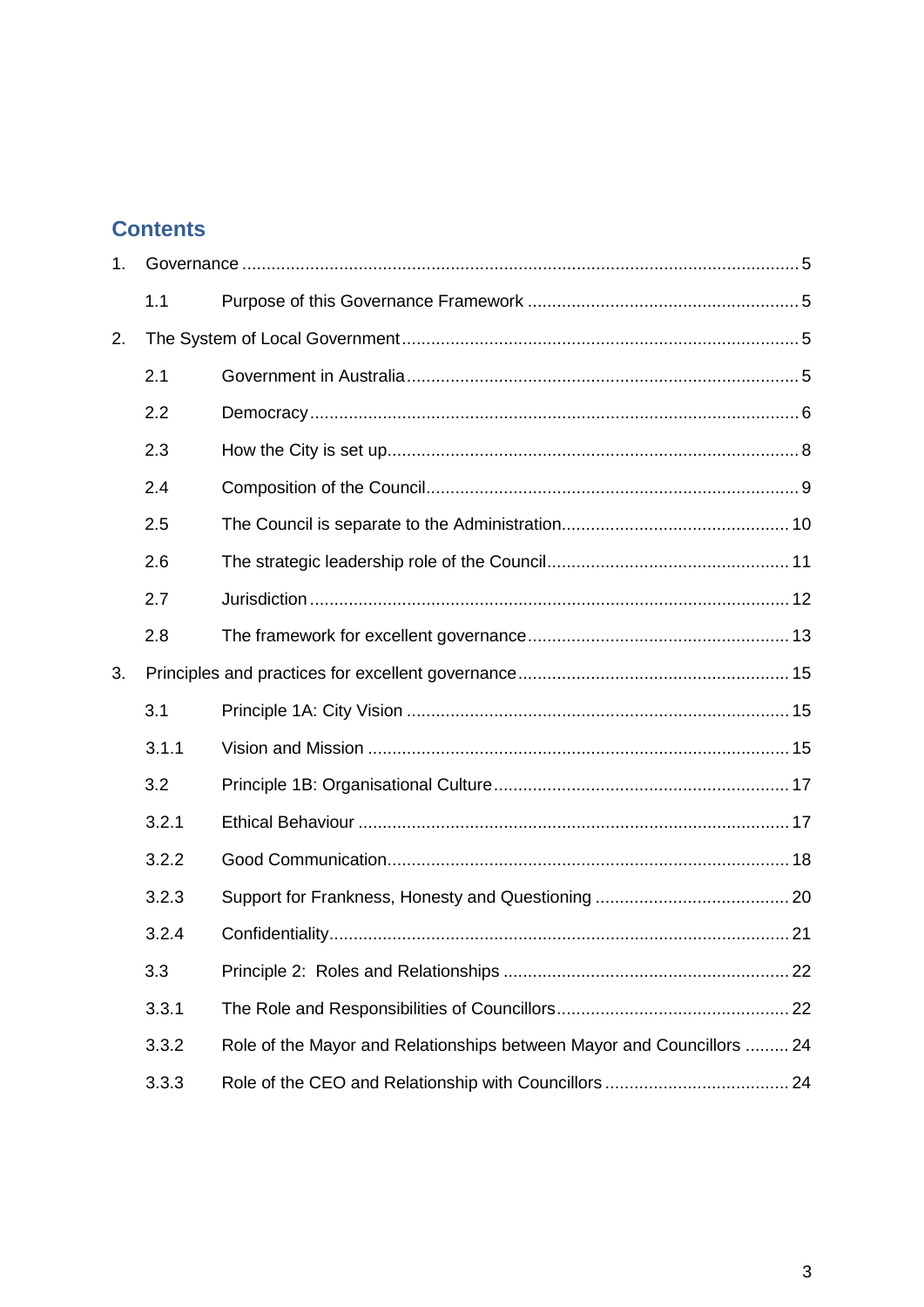|    | 3.4   |  |
|----|-------|--|
|    | 3.4.1 |  |
|    | 3.4.2 |  |
|    | 3.4.3 |  |
|    | 3.4.4 |  |
|    | 3.4.5 |  |
|    | 3.5   |  |
|    | 3.5.1 |  |
|    | 3.5.2 |  |
|    | 3.5.3 |  |
|    | 3.5.4 |  |
| 4. |       |  |
|    | 4.1   |  |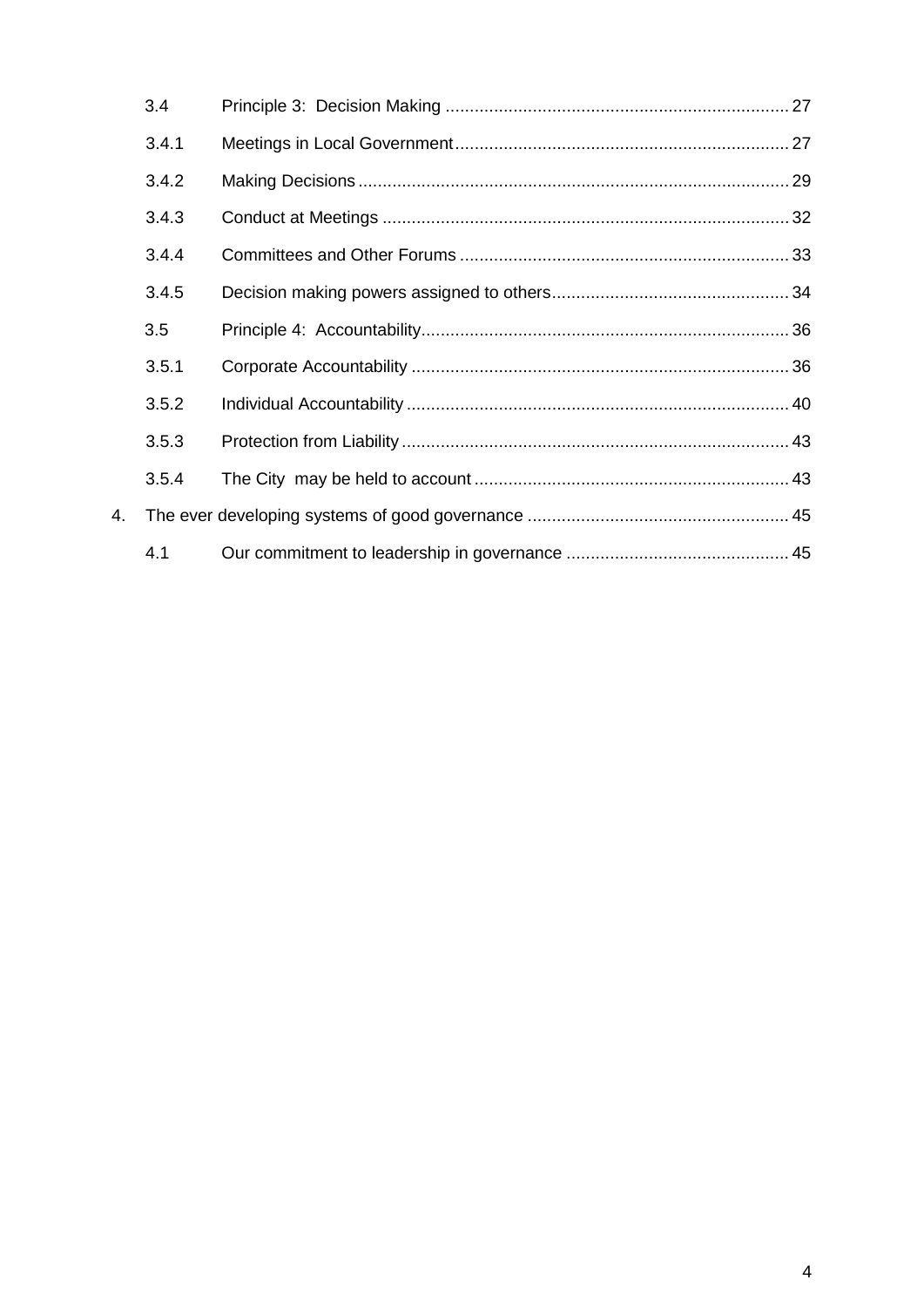# <span id="page-4-0"></span>**1. Governance**

Governance is a one word description for a large suite of processes, systems, roles and corporate relationships by which the City is directed and controlled and by which decisions are made and our local government is held to account.

The Council has many complex responsibilities and is required to comply with a myriad of legislative and regulatory provisions. In addition the Council itself adopts practices such as our Statement of Business Ethics and Code of Conduct that place a high degree of emphasis on ethical behaviour and decision making. All these things contribute to good governance at the City as they lay the foundations for the way in which the Council leads the organisation and influences interactions with community members and other stakeholders.

# <span id="page-4-1"></span>**1.1 Purpose of this Governance Framework**

The purpose of this document is to bring together the major processes, systems, roles and relationships that are involved in governance at the City of Stirling. It underpins the confidence people can have in the way the Council leads the City and can be used for a variety of purposes such as:

- it provides the community with an insight into the complexities of local government and the role of Councillors
- it affirms good governance principles that are integral to Council and the **Administration**
- it provides an addition to the induction kit for new Councillors

# <span id="page-4-2"></span>**2. The System of Local Government**

# <span id="page-4-3"></span>**2.1 Government in Australia**

The City of Stirling is proud to be part of our National system and acts as the third sphere of government alongside the State and Federal Parliaments.

The Australian Constitution that came into force on 1 January 1901 sets out the way in which the Commonwealth of Australia is to be governed. Powers are divided between State Governments and the Federal Government. State Governments are responsible for the system of local government in each State.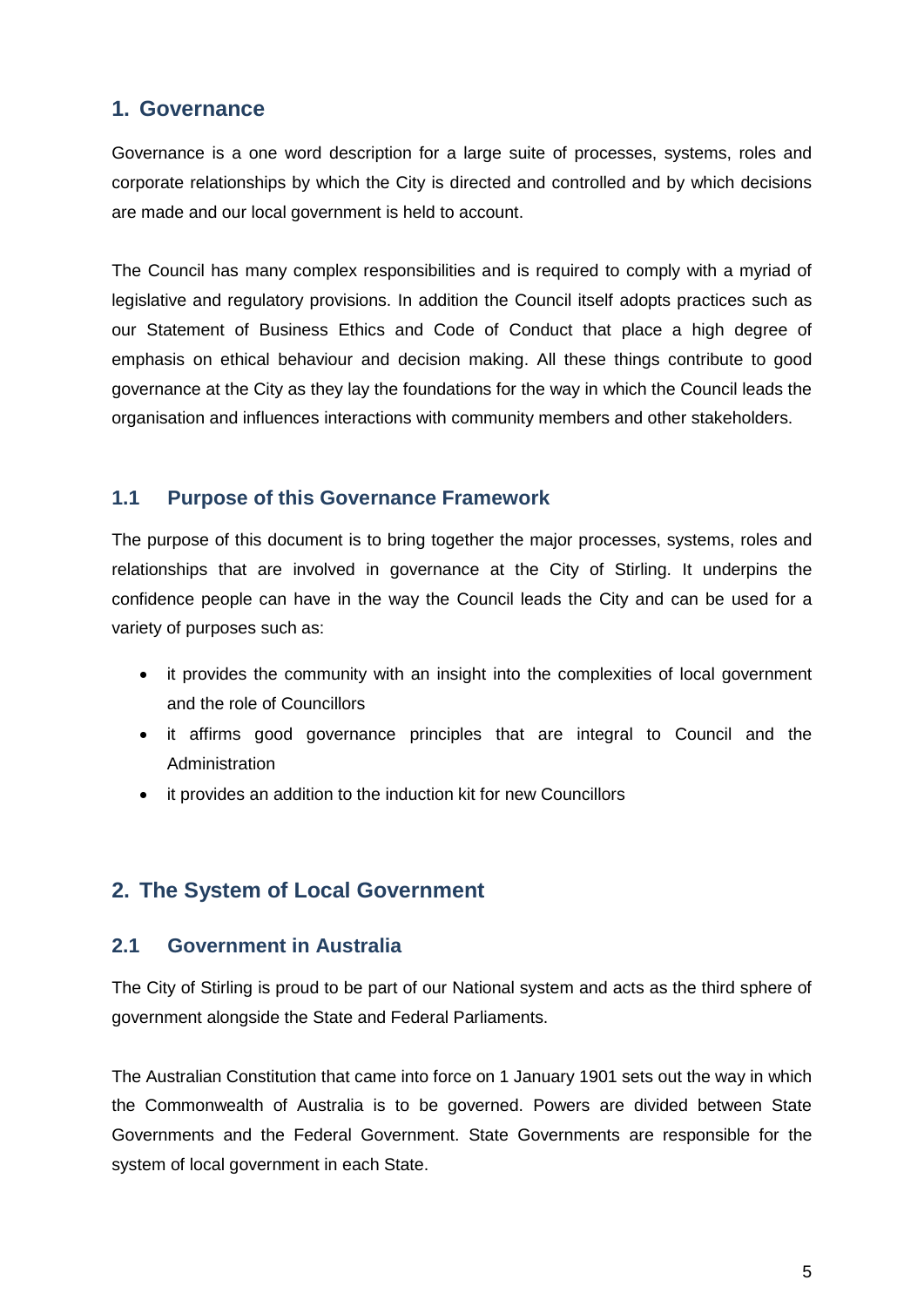In Western Australia the relevant State legislation is the *Local Government Act 1995* in which local governments are given legislative responsibility for many functions and activities. The Act establishes a Council for each local government that makes decisions that impact strongly on the quality of life experienced by local communities.

# <span id="page-5-0"></span>**2.2 Democracy**

Through a cycle of regular elections, the Council is made up of elected Councillors who are representatives of the local community. The principles of democracy require that these local representatives have the authority to make decisions on behalf of the whole of the community.

#### **About our Community**

When used in relation to governance the collective term community does not refer to one single entity. Within the City of Stirling there are many different communities and subsets within them. These can be identified through factors such as neighbourhoods or people with interests in common, lifestyle, sport, business, educational institutions, developers, industry and such things as social values. Often such diverse communities do not share the same aspirations and goals as the needs and desires of people evolve and change.

A challenge for the Council is to govern so that the different and sometimes competing interests of the community can be recognised and taken into account.

#### **A right to be heard**

Community members are encouraged to make their views known and at the same time to understand that Councillors wish to hear from a wide variety of people. Because of this Councillors are not 'delegates' in the sense that they must act on instructions from ratepayers because of the possibility of widely divergent views. Instead, Councillors are representatives who are required to exercise their vote after debate according to their own judgment about an issue. In reaching that judgment they seriously weigh in the balance all the information available to them. This includes, but is not limited to, the views expressed by individuals or community groups.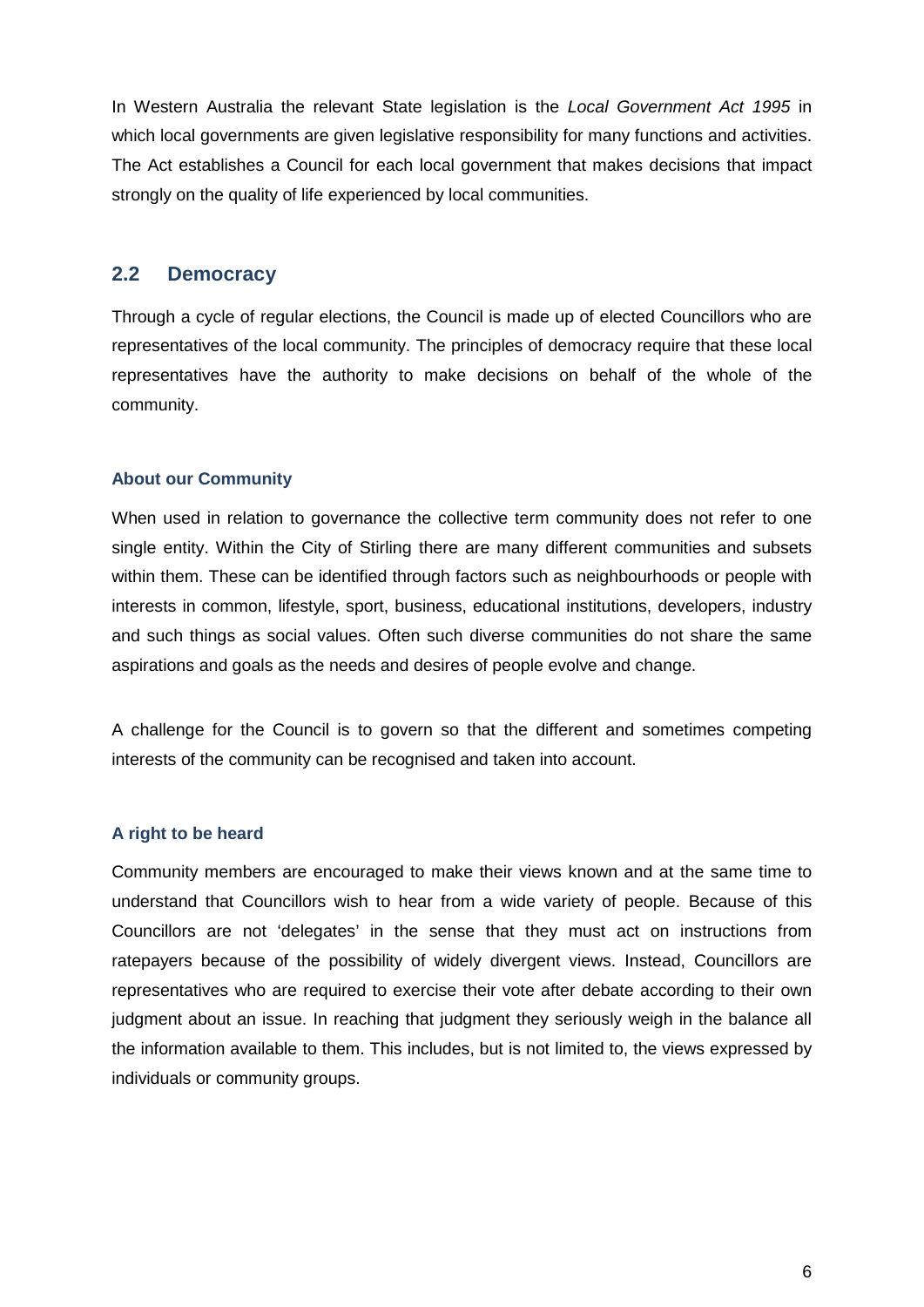# **Decisions are made by a Majority Vote**

All Councillors have equal rights to vote and responsibilities to spend time making sure they are well informed about issues (due diligence). This involves reading and researching and listening to and analysing different viewpoints.

Decisions are made based on a majority of votes. If there is an equality of votes then the Mayor has a second vote to break the deadlock. In certain circumstances, the *Local Government Act 1995* sets out special rules for how a majority vote is to be calculated.

For Councillors to have a central role in our democratic system in local government, strong characteristics of leadership and commitment to their responsibilities are important.

#### *Key governance concept –representative democracy*

The Council operates within our system of democracy where representatives are elected to make decisions on behalf of the community as a whole. Councillors carry out their duties with due diligence that includes taking account of all information available and listening to and evaluating community views on issues that come up for decision.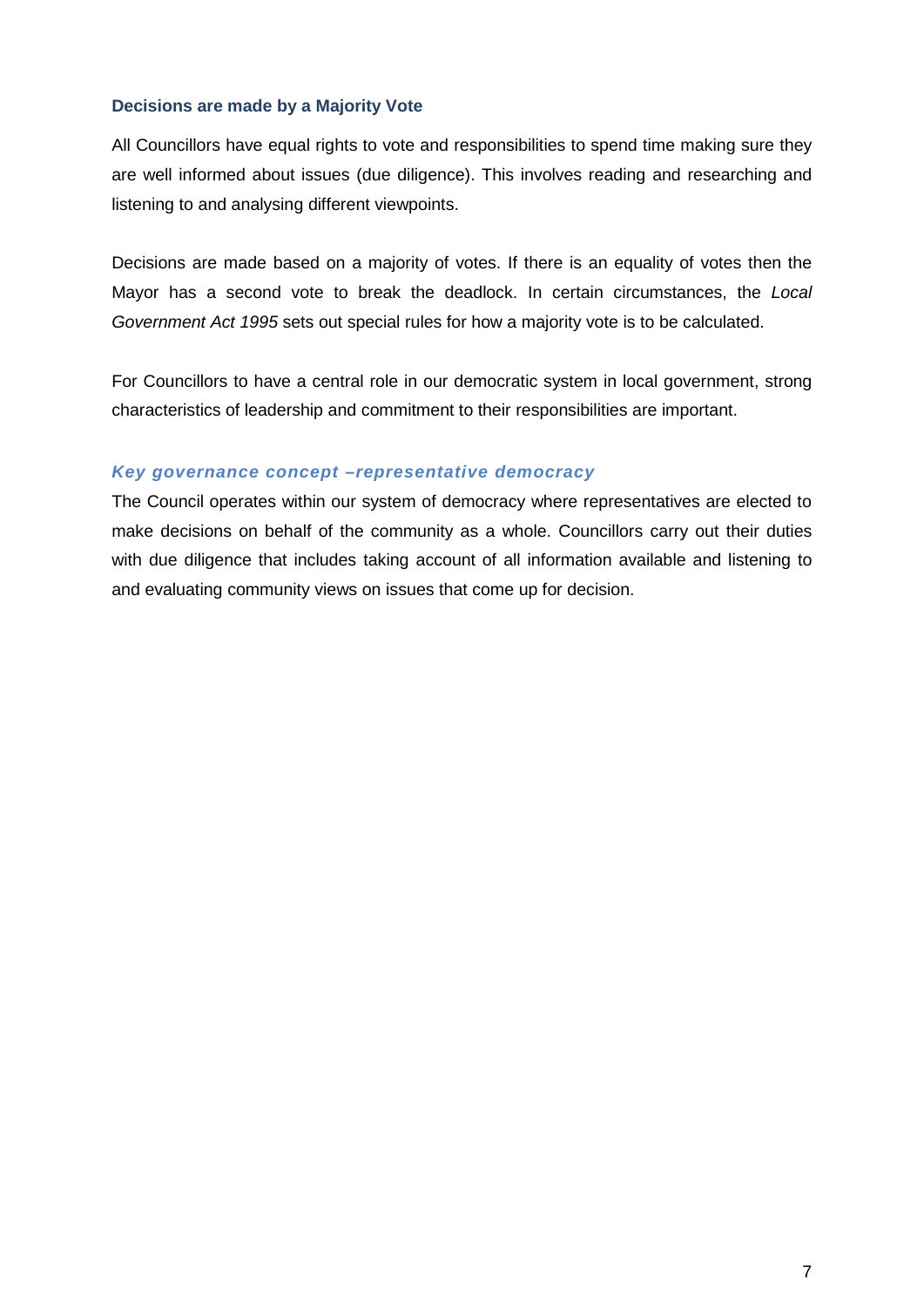# <span id="page-7-0"></span>**2.3 How the City is set up**

Local governments are set up through an Act of State Parliament to govern local districts. The *Local Government Act 1995* mandates the way in which the City is established and sets out many of its structures and processes. It is the Council that adopts strategies and policies that underpin these arrangements.

Because all local governments in WA are established in the same way, the success or otherwise of each local government depends on the quality of the people involved and especially those Councillors elected onto Council who have a major leadership role. The Councillors at the City of Stirling are dedicated to excellence in government.

The City of Stirling is a corporate body that is recognised by the legal system and it can sue in the courts or be sued, own property and enter into legal agreements.

The Mayor and Councillors are empowered to make decisions subject to some established governance processes.

- Councillors must formally make a Declaration of Office before they can act in the position
- Decisions must be made at Council meetings unless the relevant power has been formally delegated or power vested in the Chief Executive Officer
- Decisions must be based on sound advice and be made by well-informed Councillors
- Council meetings must be called and convened in accordance with relevant laws and official protocols
- The result of the vote must not be secret
- Minutes must be kept and made available to the public

# *Key governance concept - established under the law*

Western Australian local governments, including the City of Stirling, are established through an Act of Parliament. The effective governing of the local government area is entrusted to the Council, made up of Councillors who are a vital part of good local governance.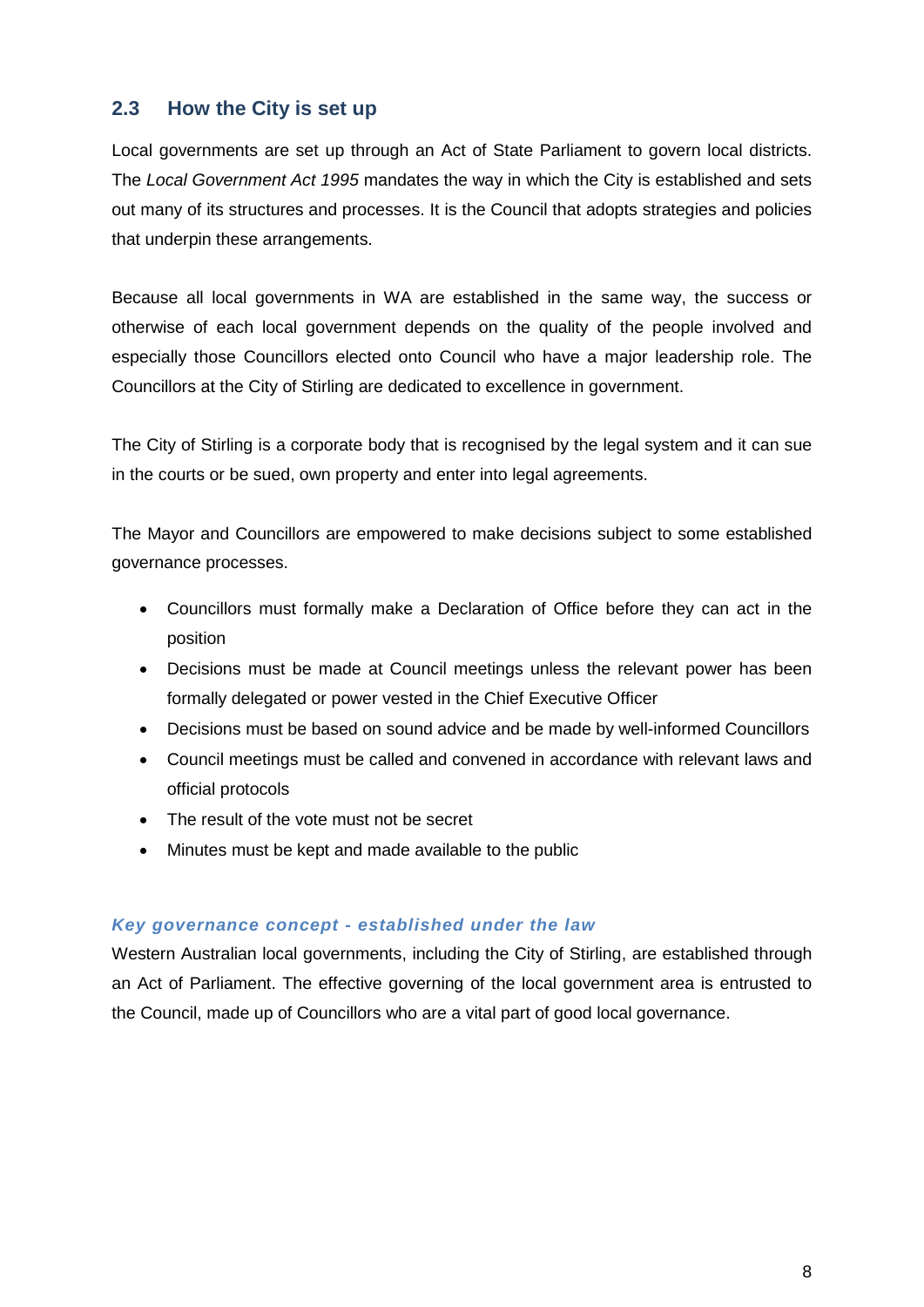# <span id="page-8-0"></span>**2.4 Composition of the Council**

It is the prerogative of the Council to make recommendations to the Local Government Advisory Board about the number of Councillors and whether the district will be divided into Wards.

The Council at the City of Stirling favours a Ward system for election purposes. The law states that once elected all Councillors must represent the interests of all electors, ratepayers and residents of the whole district irrespective of the Ward they come from. However the benefit of a Ward system is that it ensures that an equal spread of Councillors across the City bring a wealth of deep seated local knowledge to the table.

The City is divided into 7 electoral Ward boundaries with 2 Councillors elected by the community in each Ward. After each Local Government Election the position of Mayor and Deputy Mayor are then elected by the Council from amongst the Councillors for a 2 year term. Councillors are generally elected for four year terms with half the Councillors' terms expiring at each biennial election.



Ward boundaries are regularly reviewed to maintain the ratio of Councillors to electors for the various Wards.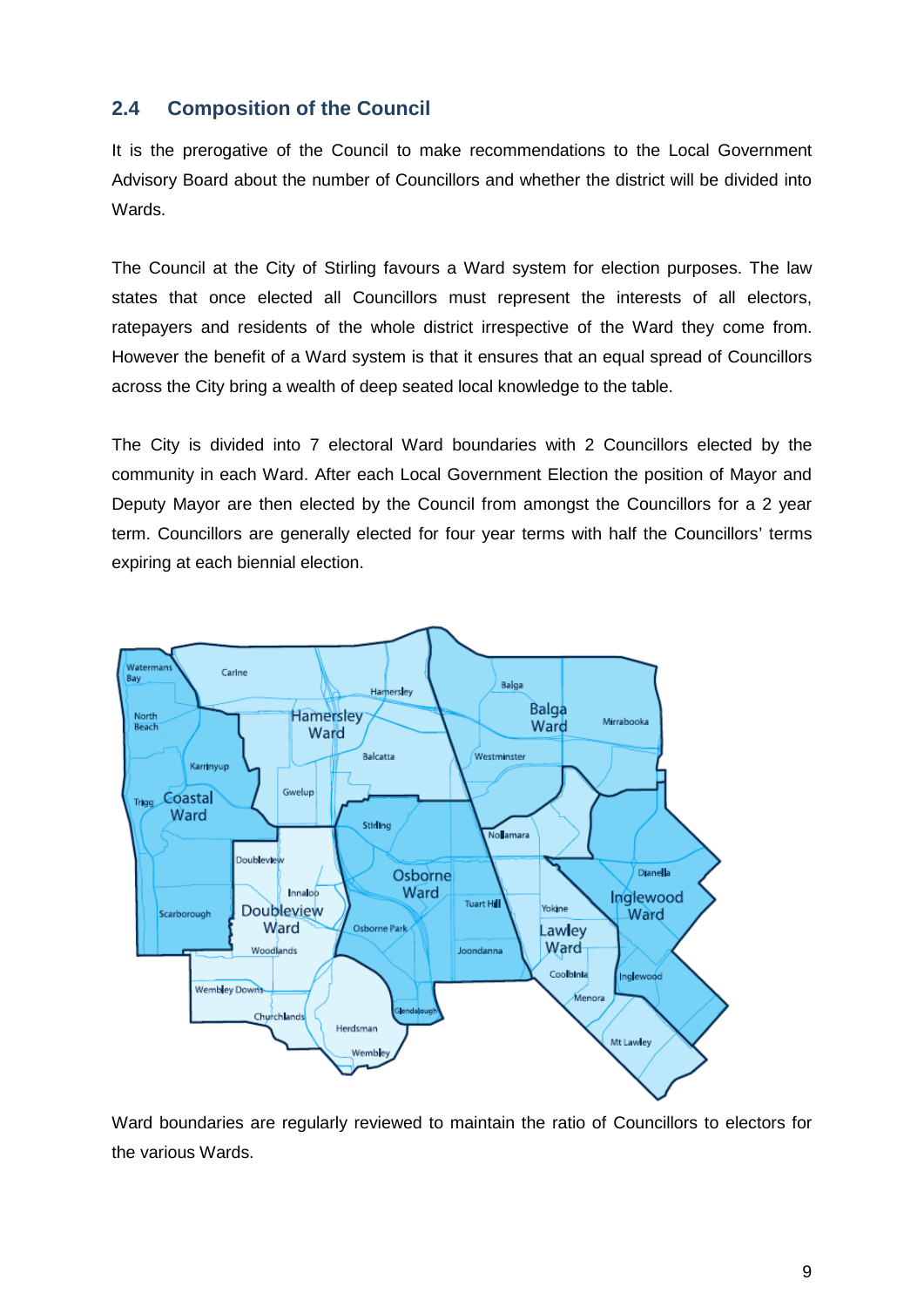# **Election Caretaker Process**

An important part of democracy is to ensure that eligible members of the community are able to nominate for election and that there is fair competition for the seats on Council. To avoid any perception that decisions could be made prior to the election that might be construed as favouring sitting members, the Council has adopted a "Council Election Caretaker Policy". The Policy stipulates the caretaker period and those matters that are affected - for example types of decisions by the Council, published material, attendance at functions and events and access to information.

#### *Key governance concept – equity in representation*

The Council supports a Ward system for election purposes and maintains equity through periodic reviews to retain a fair ratio of Councillors to electors in each of the Wards. The Council has adopted a policy that ensures there can be no perception that incumbency gives sitting Councillors an unfair advantage in election campaigns.

# <span id="page-9-0"></span>**2.5 The Council is separate to the Administration**

All local governments have two distinct parts – the Council which is the governing body that makes all high level decisions and a separate Administration staffed by public servants that run the day to day services and provide executive support.

The Council puts into place an administrative structure that is capable of delivering the community outcomes that the Council desires. This structure is a reflection of the emphasis the Council places on particular local government functions.

The Chief Executive Officer is the highest position on the Administration side of the organisation. Through a contract arrangement, the Council engages the Chief Executive Officer and adopts key performance indicators whereby the Council can monitor and assess the performance of this position. The Chief Executive Officer is responsible to the whole Council.

Through provisions in the *Local Government Act 1995*, the Chief Executive Officer is empowered to employ and manage all the other staff. This power extends to deciding on the levels and conditions of employment of staff which must fall within budget constraints that are set by the Council.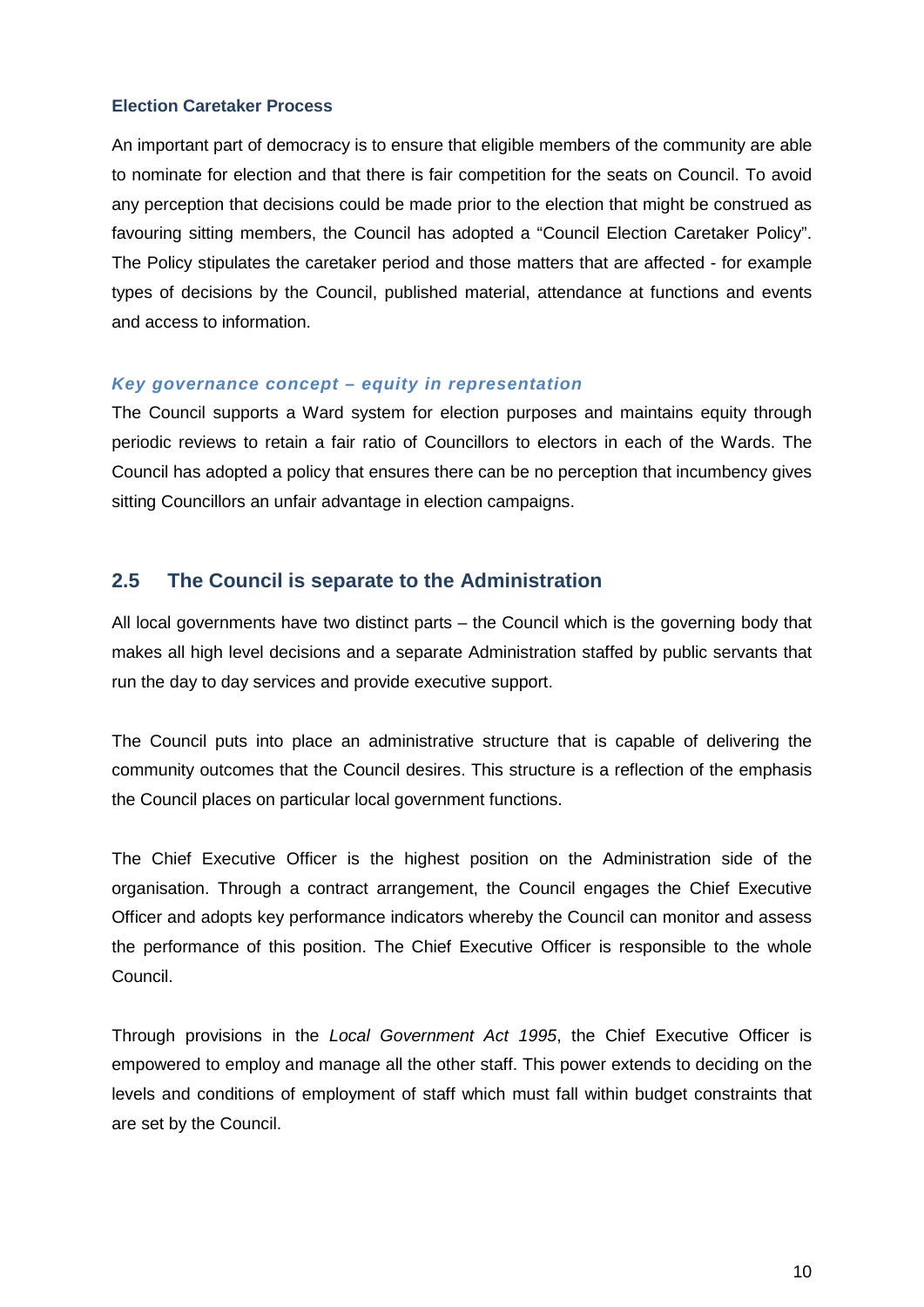Councillors acting individually do not have the authority to influence the activities, duties and operations of local government employees. Instead, staff deliver a range of services decided on by the Council as a whole and implement the decisions of the Council but are responsible to the Chief Executive Officer for their work performance. In this way proper industrial relations issues and employment channels are observed.

Although Councillors are not empowered to become directly involved in the Administration side of the organisation – the Council as a whole is able to influence and guide the way the Administration goes about its work through mechanisms such as adoption of policies, strategies, master plans and long term financial planning.

The Council receives reports on the performance of the Administration and financial reports on a regular basis so that the Council is in a position to monitor performance. The Mayor and Chief Executive Officer meet to keep each other informed about what is happening and to liaise about the City's business affairs.

The Administration must ensure that it is not perceived as being 'politicised' by aligning itself with any particular group of Councillors but must carry out its functions without fear or favour.

# *Key governance concept – separation of powers*

*Legislation s*tresses the strong leadership and decision making powers of the Council and a high degree of independence to be exercised by the Chief Executive Officer when implementing those decisions and in employing and managing staff engaged in providing direct services to the public.

# <span id="page-10-0"></span>**2.6 The strategic leadership role of the Council**

Strategic issues – those that are multi-faceted and with long term consequences - are addressed by the Council as it governs the affairs of the City. Under legislation the Council must use its best endeavours to meet the needs of current ratepayers and residents and at the same time is accountable for the impact of those decisions on any future generations.

The Council is charged with environmental protection, social advancement and economic prosperity. It must weigh issues carefully to achieve a balance between sometimes competing interests. This requires leadership of a high order since there may be divergent views in the community and also amongst Councillors. Ultimately the job of the Council – either unanimously or through a majority vote - is to make decisions that it believes are in the community interest.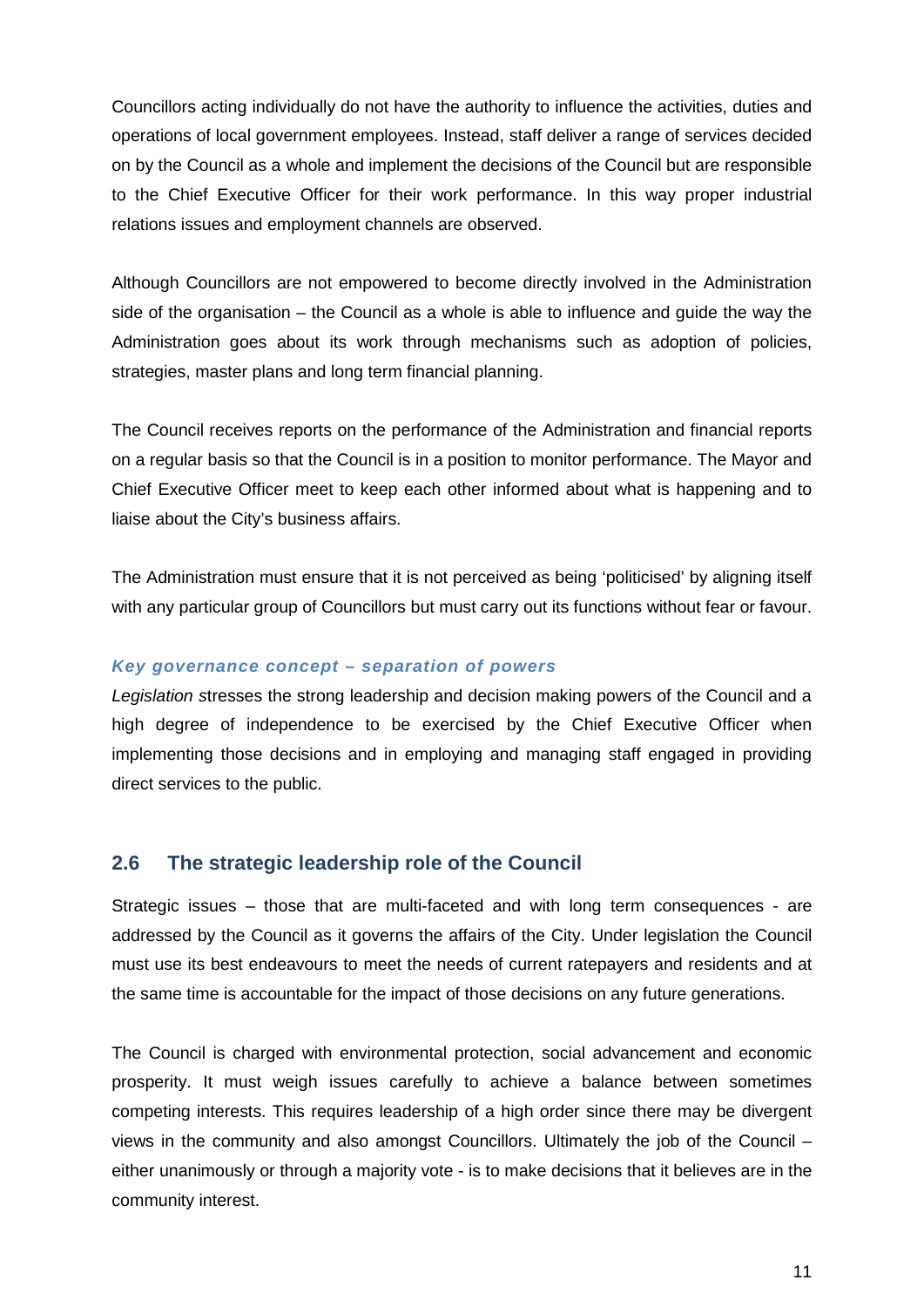The Council has five important roles – it:

- Governs the City's affairs and is responsible for its functions
- Allocates sufficient finances and resources for the services the City provides
- Decides policy on issues needing strategic direction
- Makes Local Laws
- Decides issues within its jurisdiction under laws of the State

# *Key governance concept – Council's role is strategic*

The Council recognises the high degree of expectation placed on Councillors set out by the description of the role of the Council and maintains a strong strategic focus that ensures frameworks are adopted and plans put in place to provide leadership and to respond to the needs of the community for local government services.

# <span id="page-11-0"></span>**2.7 Jurisdiction**

The Council has different decision making roles as defined by different legislation. For example under the *Local Government Act 1995* the Council is the governing body of the City and is required to provide good government to the local district. When performing this role the Council adopts a Strategic Community Plan and makes other high level decisions that are designed to increase social wellbeing, protect the environment and improve amenity.

Under the *Planning & Development Act 2005* the Council is the responsible authority for planning the local community by ensuring appropriate planning controls exist for land use and development. For this purpose the Council prepares local planning schemes that set out the way land is to be used and developed, classify areas for land use and include provisions to coordinate infrastructure and development within the local government area.

Under the *Health Act 1911* the Council adopts Health Local Laws and adopts waste minimization strategies in line with requirements of the *Waste Avoidance & Resource Recovery Act 2007.*

The Council must also have regard to various State Government initiatives such as 'Directions 2031 and Beyond' published by the Western Australian Planning Commission and the State Government 'Towards Zero Waste' strategy.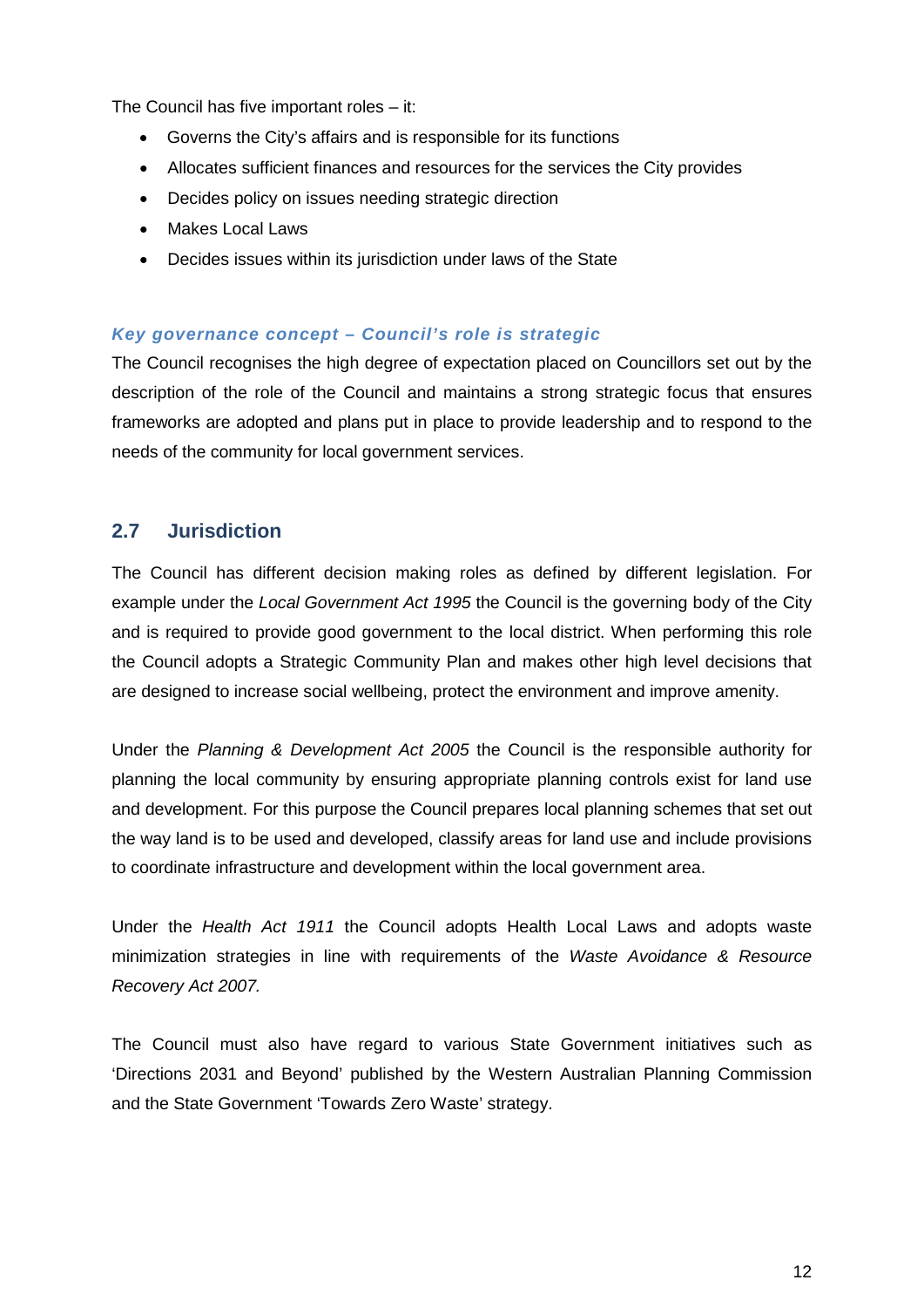When making decisions the Council ensures that it has clear understanding about its powers and functions and decisions are made that meet the specific objectives of the legislation in question.

# *Key governance concept – ultra viries*

Jurisdiction defines the lawful powers of the Council in a particular case. Various Acts grant powers and functions to local governments. Each Act is independent from others and the Council is required to act only within the powers it has been given and the objectives of the legislation at hand. Jurisdictional errors render a decision ultra viries (beyond the Council's legal power or authority).

# <span id="page-12-0"></span>**2.8 The framework for excellent governance**

Local government is the level of government closest to the community and as such is given functions and powers across a wide spectrum of laws. The Council is called upon to provide local solutions to problems within the powers and also the constraints imposed by these laws.

The Council is granted a broad ranging mandate to do what is within the powers of a local government to benefit the community. This places a high degree of public trust in the Council as the governing body. Expectations are high that the Council will act ethically and fairly and be deserving of trust. Excellent governance systems provide the foundation for this to happen in a consistent way.

The Council is committed to the importance of excellent governance systems and processes because they:

- underpin the confidence that people have in the City and the services we provide
- affect the quality of what we do through good planning and decisions
- improve our capacity to be open to new ideas, and to be prepared to innovate to meet the changing needs and expectations of stakeholders
- ensure we meet our legislative responsibilities and minimise risk
- act as a reminder to everyone at the City of Stirling that we are ultimately accountable to the community we serve.

To ensure the level of consistency required, excellence in governance needs to be based on a number of principles and practices that emphasise clarity of goals, ownership of processes, opportunity to participate, goodwill, roles and relationships and accountability.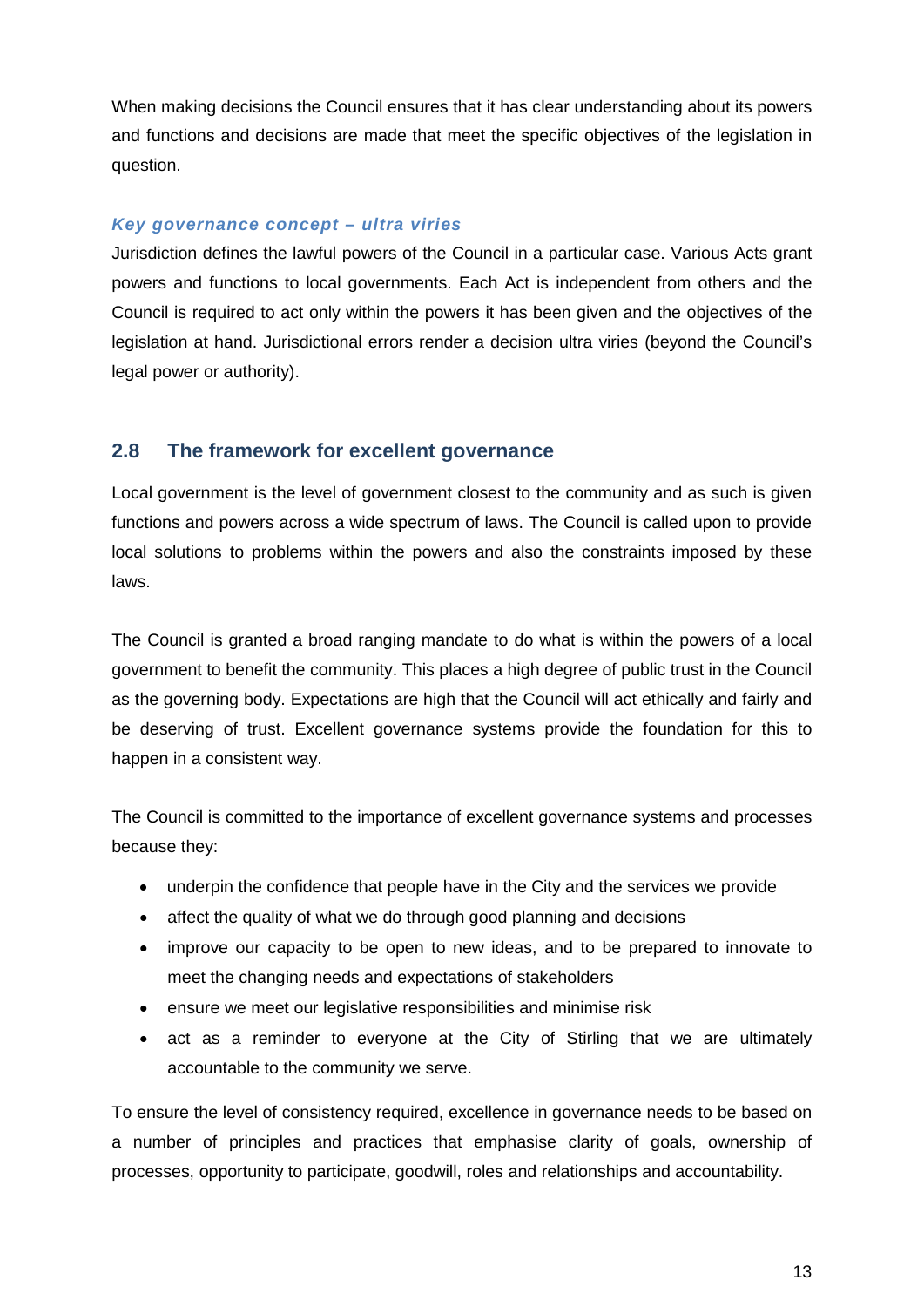Governance practices within Council and throughout the City of Stirling will be in line with a principled approach. These underpinning principles are based around the following nationally recognised governance elements:

- **Principle 1: Vision and Organisational Culture**
- **Principle 2: Roles and Relationships**
- **Principle 3: Decision Making**
- **Principle 4: Accountability**

# *Key governance concept – underpinned by sound principles*

The Council supports nationally recognised principles that emphasise clarity of goals, ownership of processes, opportunity to participate, goodwill, recognition of key roles and relationships and accountability.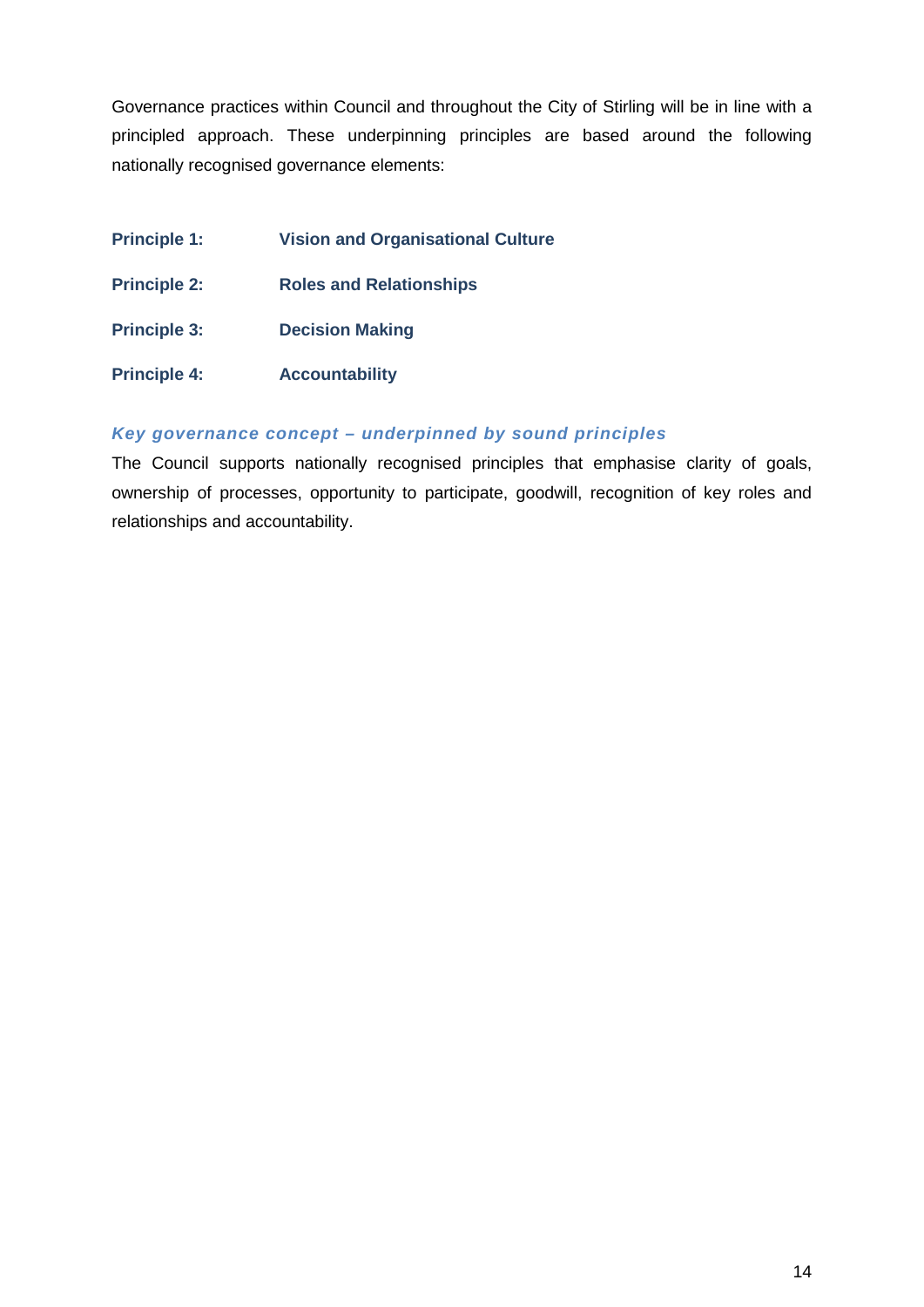# <span id="page-14-0"></span>**3. Principles and practices for excellent governance**

# <span id="page-14-1"></span>**3.1 Principle 1A: City Vision**

**The Council ensures there is a clear vision for the district and a strategic plan that is produced through a comprehensive and inclusive process and is owned by all sectors of the City.**

# <span id="page-14-2"></span>**3.1.1 Vision and Mission**

The vision adopted by the Council after consultation with the community reflects the way in which the district will develop. The vision is "a place where people choose to live, work, visit and invest – to have safe and thriving neighbourhoods with a range of housing, employment and recreational opportunities - to engage with our diverse community to help shape our future into the City of Stirling – a City of Choice".

Our mission is to be a leader in the delivery of responsive, sustainable services to the City's diverse community and in doing so to preserve and enhance its environment and lifestyle, now and into the future.

# **Integrated Planning and Reporting Documents**

The Council has adopted a suite of documents that set a clear direction for the City through a strategic planning system that delivers accountable and measurable linkages between community aspirations and what the City as a whole delivers.

The Strategic Community Plan is a directive at the highest level and identifies the priorities of the Council for a period of ten years into the future using six key focus areas:

- Liveable City and Thriving Neighbourhoods (a sense of place)
- Sustainable Environment (value, protect and improve)
- Engaged Communities (respect and inclusion)
- Accessible and Connected City (transport solutions and improved technology)
- Prosperous City (foster business and employment)
- Making it Happen (commitment and continuous improvement)

The Strategic Community Plan is the primary document that the Council adopts in relation to its responsibilities under the *Local Government Act 1995.*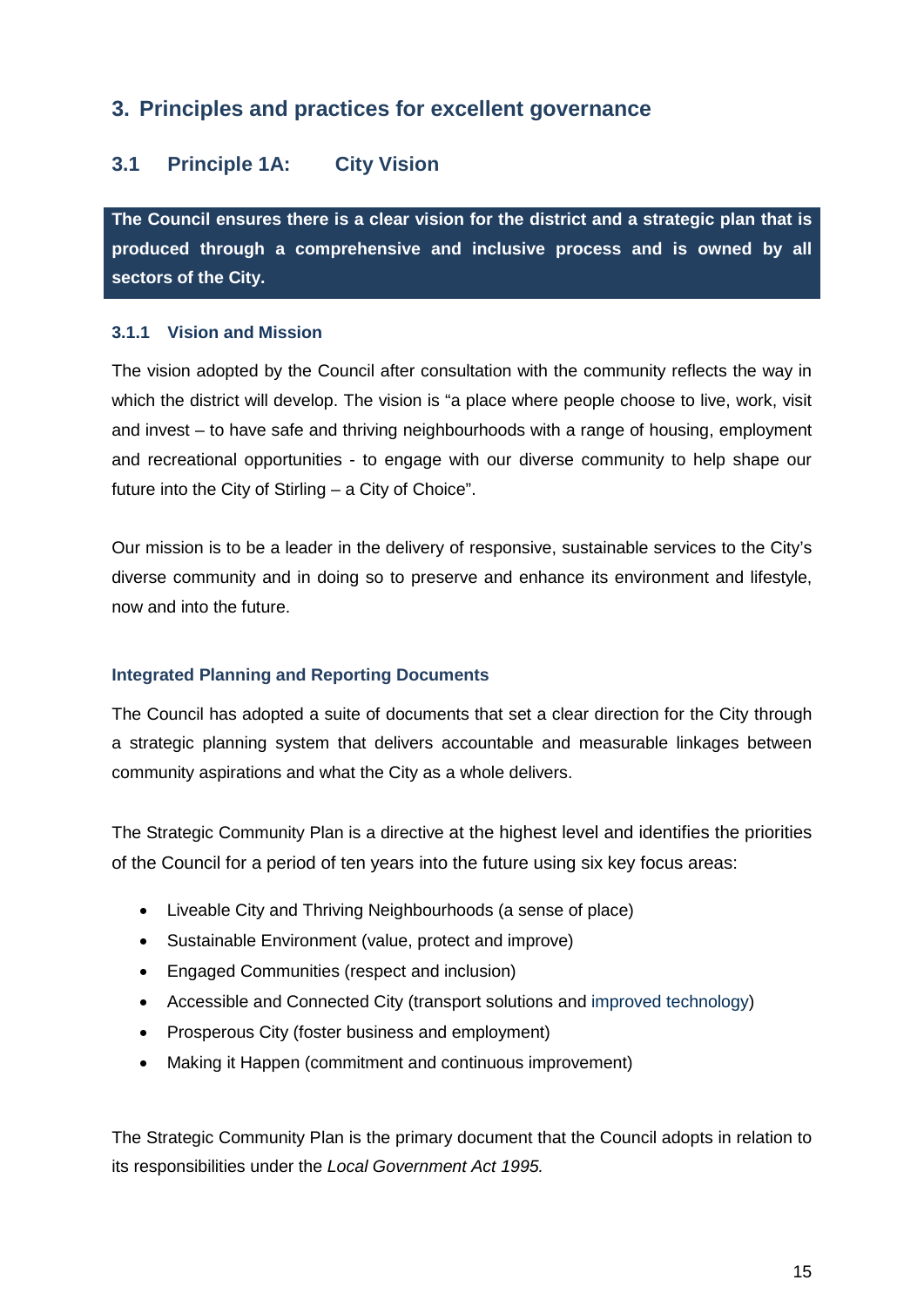The City vision is also brought to fruition through the Council's role as the responsible authority for land use planning under the *Planning & Development Act 2005*.

The City has put in place a Local Planning Framework for land uses. At the core of the Framework is the Local Planning Strategy which sets out the long-term planning directions for the City, applies state and regional planning policies and provides the rationale for the zones and other provisions of the Local Planning Scheme. The Scheme itself provides the legal framework for a range of land use functions that provide housing choice, variety and amenity, assist economic development and creation of employment opportunities, establishes high quality open space areas and protect areas of environmental or heritage significance. The Scheme provides a framework for an integrated transport network that serves the diverse travelling needs of the community.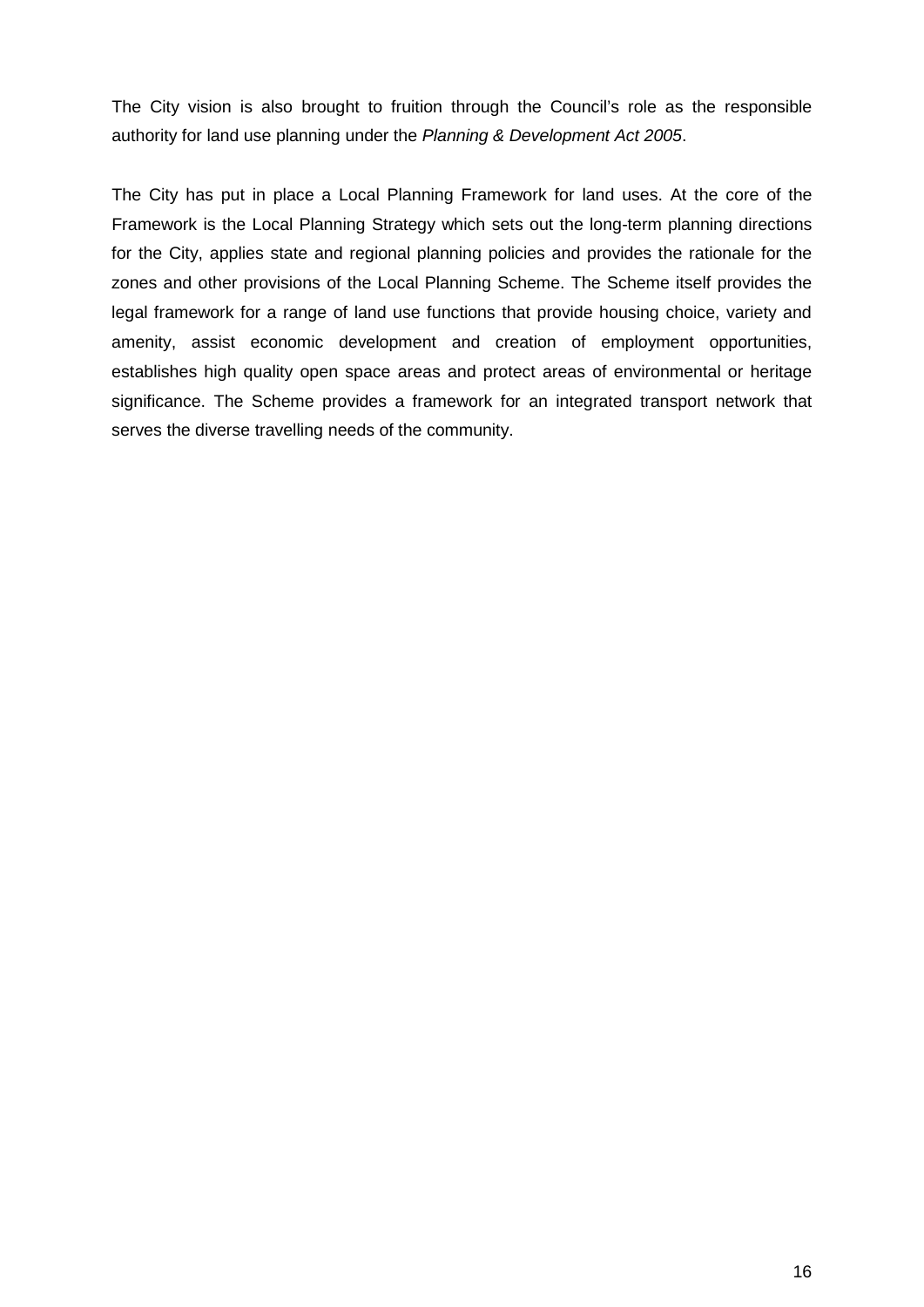# <span id="page-16-0"></span>**3.2 Principle 1B: Organisational Culture**

**Throughout the City there is a positive culture that promotes ethical behaviour, openness and honesty, makes accountability and responsibility clear and encourages questioning.**

# <span id="page-16-1"></span>**3.2.1 Ethical Behaviour**

The organisational culture within the City is grounded in legal and ethical frameworks and in the personal integrity of every person.

The community puts its faith in those who govern and participate in governances processes and rightly expect honesty and integrity from public officials. That trust is respected at the City of Stirling through the high expectations of legal and ethical conduct placed on the position of Mayor and Councillors, the Chief Executive Officer and everyone involved in making decisions in the community interest and providing local government services.

Fundamental legal requirements on how Councillors will act whilst engaged in governing the district are contained in the following documents:

- Local Government (Rules of Conduct) Regulations 2007
- *Corruption, Crime and Misconduct Act 2003*
- *Local Government Act 1995*
- Meeting Procedures Local Law 2009
- Register of Disclosure of Gifts, Benefits & Hospitality

The Council has also taken responsibility to set down standards of behaviour above and beyond these legal requirements to guide the culture of the whole organisation towards ethical and principled decisions and choices.

These standards are adopted as a Statement of Values on behalf of all at the City who are held accountable for their own personal contribution to the City's organisational culture of commitment to integrity, diversity, environment, respect, community participation and accountability.

The Council has adopted a **Code of Conduct** which assists Councillors, members of committees and employees to decide what appropriate and acceptable ethical standards of behaviour to apply in various circumstances. The standards set by the Code of Conduct are high and the Council expects them to be met.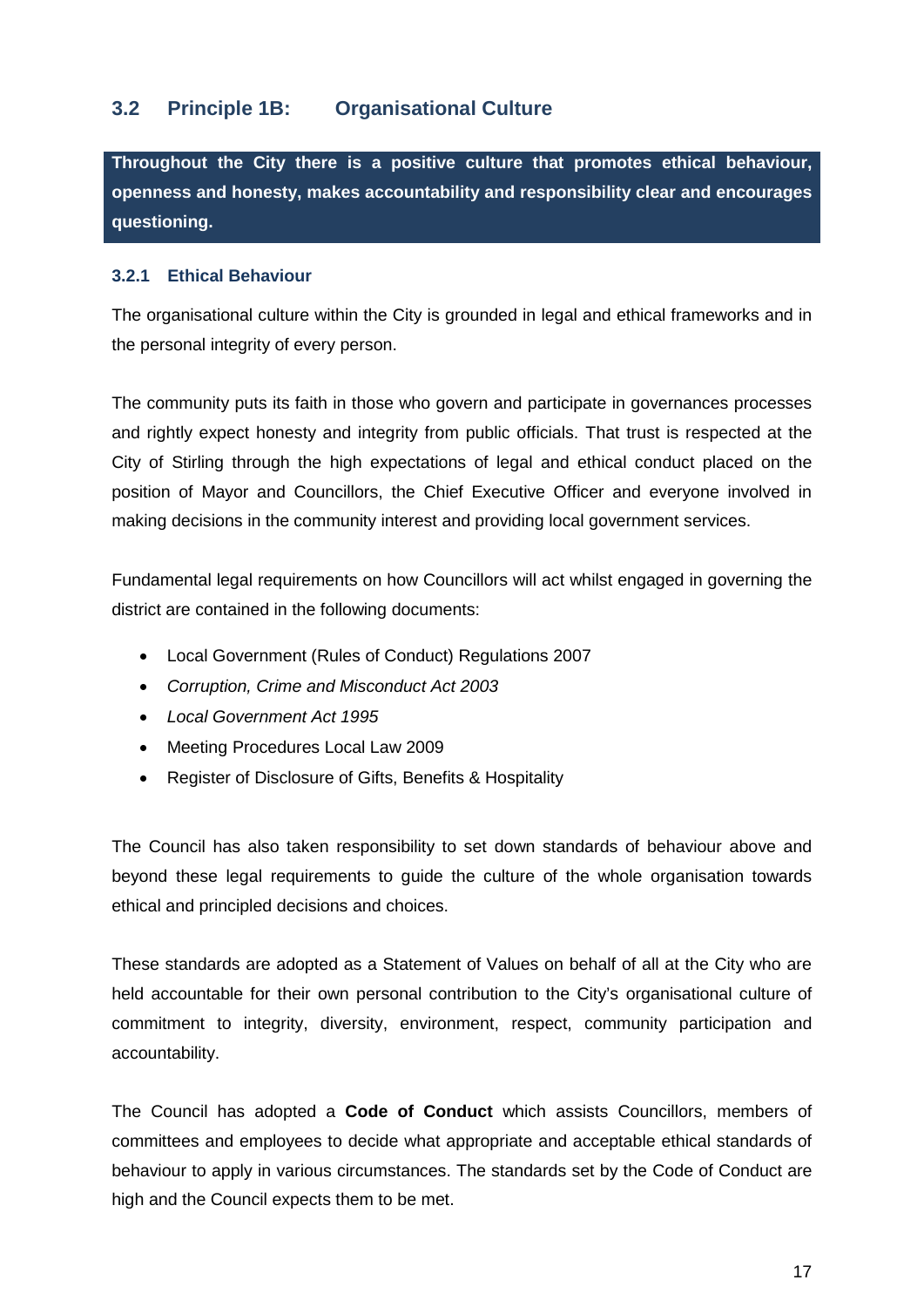The Council has adopted a **Statement of Business Ethics** to guide the way in which the City interacts with providers and suppliers of goods and services to ensure that public resources are managed in an ethical, accountable and transparent manner.

# **Taking Responsibility**

Maintaining our legal and ethical codes of behaviour is the responsibility of everyone at the City. Governance processes include the ability of anyone to draw attention to possible misconduct and this includes members of the public who may also make complaints.

Allegations of failure to observe the *Local Government (Rules of Conduct) Regulations* are managed by the Local Government Standards Panel. Complaints can be made by anyone and must be put in writing and submitted to the City's designated Complaints Officer who is required to send the complaint to the Standards Panel.

The Chief Executive Officer is required by the *Corruption, Crime & Misconduct Act 2003* to notify the Crime and Corruption Commission in writing of any matter that they suspect on reasonable grounds, concerns serious misconduct. However anyone can report suspected serious misconduct which must involve corrupt and/or criminal conduct involving a public official.

The Council has set out a complaints mechanism in the City's Code of Conduct.

# <span id="page-17-0"></span>**3.2.2 Good Communication**

Good communication is part of our organisational culture because it helps us to achieve our goals, maintain our values and maintain contacts within and between the City and all our stakeholders.

Governance systems and processes require Councillors and the Chief Executive Officer to interact frankly and openly at the strategic level.

The Council has adopted an **Elected Members Communications Policy** to establish proper communication protocols between Councillors and the Administration and between Councillors and other stakeholders and this policy is to be adhered to.

Councillors welcome contact from their constituents. When this happens Councillors are encouraged to explain their strategic leadership role within the organisation to members of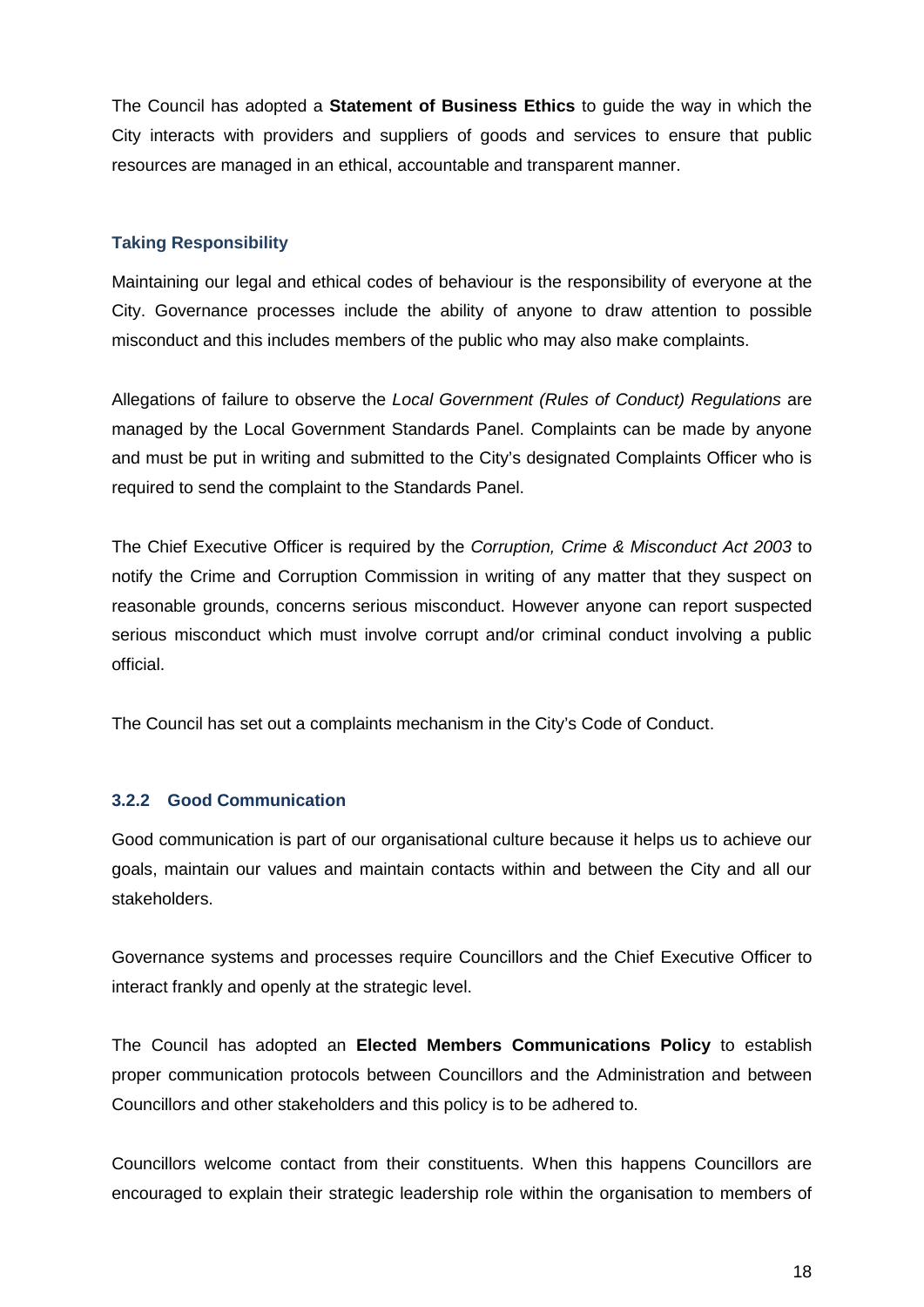the public so that the community comes to realise that the Administration handles issues about direct services and the Council makes high level decisions. Contacts that involve the provision of direct services or regulatory matters are passed through to the Administration via the Councillor Enquiries Email system or residents can do this for themselves through the City Contact Centre

# **Internal Communications**

Councillors are likely to interact with the Administration when performing their role as a strategic decision maker but also when a community member has asked for assistance.

In line with Council's directions, the Chief Executive Officer has designated certain positions to interact with Councillors. A Co-ordinator for Councillor Enquiries handles queries of a routine nature such as dates of meetings and Directors or Business Unit Managers are authorised to deal with an issue that falls within their area of responsibility. Councillors do not make contact with employees at other levels within the organisation. The Chief Executive Officer is to reinforce this requirement with general employees who must direct Councillors to an officer who has the necessary authority to respond on behalf of the Chief Executive Officer.

Interactions with authorised officers will recognise the separation of powers inherent in governance processes in local government. Councillors can raise a matter with properly authorised officers but must not issue an instruction or attempt to influence an officer in his or her duties.

If the interaction has come about because a member of the community has made contact with a Councillor the matter will be dealt with by the Administration and the Councillor kept informed about progress towards resolution of the matter. Updates will not include private information about a person and will not include details of purely operational matters.

If a Councillor, on their own behalf, raises a query about the work of the Administration the response from the Director or Business Unit Manager will be directed at the strategic issues involved in the issue - in line with the strategic leadership role of the Council.

# **External Communications**

Councillors value communications from residents and this is a two-way process. It provides a chance for Councillors to hear about the desires, concerns and opinions of community members and also creates an opportunity for Councillors to provide information about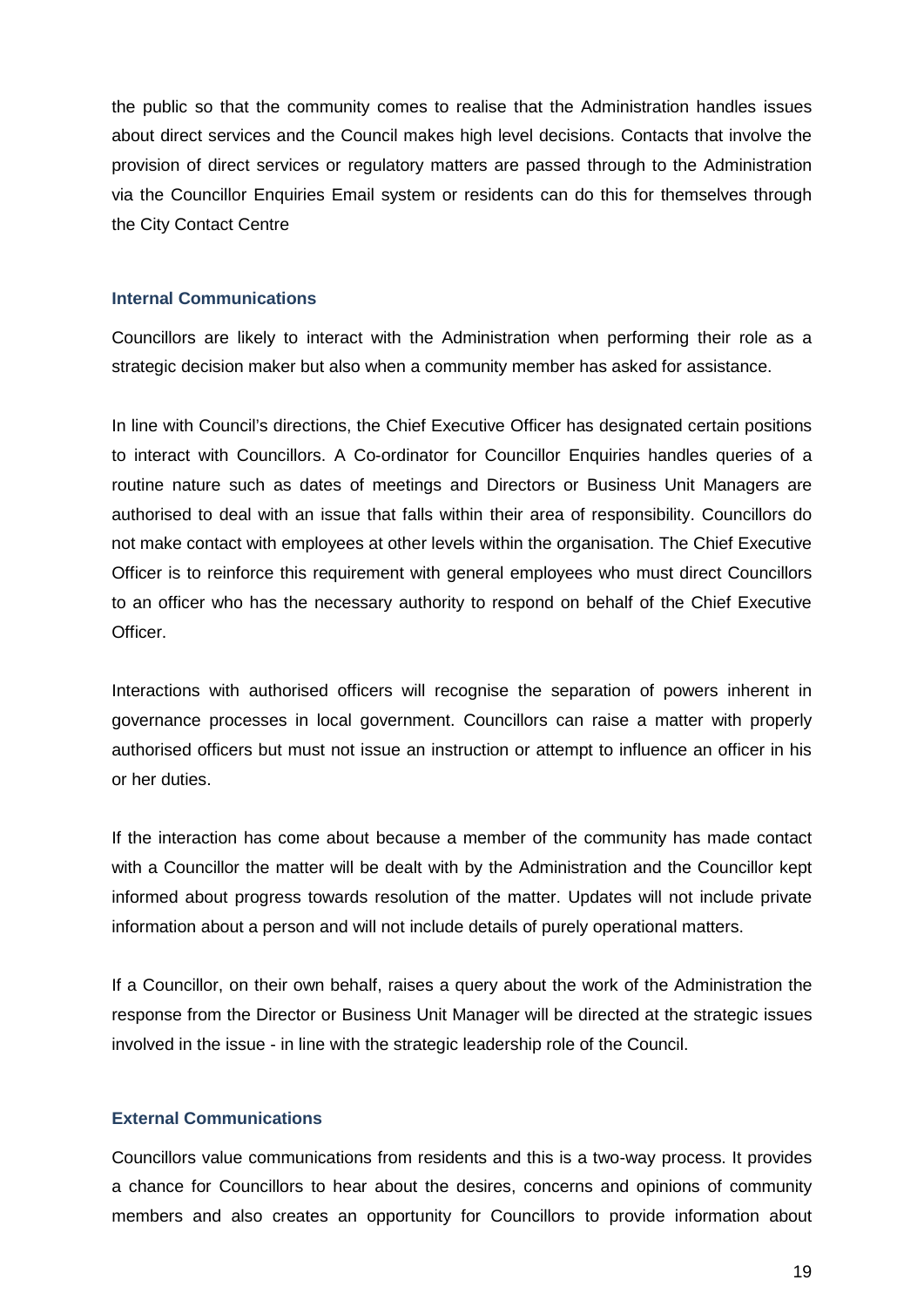governance processes at the City and matters on the agenda for decision. If the matter involves an application that does or may require a decision from the Council as a whole then a Councillor should refrain from providing comment and if a comment is provided the Councillor must ensure that the comment is not, and cannot be perceived to be, either in favour or against the application in line with *Administrative Law* principles of procedural fairness, including the prohibitions against prejudgment and bias.

The position of Mayor is the only member of the Council that may lawfully act as official spokesperson for the City. The Mayor has authorised the Chief Executive Officer to speak publicly on behalf of the City in agreed circumstances.

#### <span id="page-19-0"></span>**3.2.3 Support for Frankness, Honesty and Questioning**

Elected Members are to debate issues openly and honestly and the views of each Councillor are respected and recognised as part of our democratic system.

It is understood in local government that various technical and specialist staff will assist the Chief Executive Officer in providing advice to the Council and this situation exists at the City of Stirling. Sound, frank and timely advice is the cornerstone of good decision making. The Council holds the Chief Executive responsible for the quality of information and advice provided by the Administration which must be capable of being relied on. The independence of the Chief Executive Officer in providing advice without fear or favour is an essential part of good governance at the City.

#### **Questions relating to matters on the agenda**

Questioning is an important part of accountability. Where a Councillor wants to clarify an issue the earlier questions are asked the better. Until there is clarity surrounding the issue Councillors cannot properly evaluate a situation.

The Chief Executive Officer is required to create opportunities for questions from Councillors to be dealt with expeditiously when they relate to an agenda for a committee or Council meeting so that Councillors are in a position to make informed decisions. Questions of a general nature will be dealt with as part of the usual business of the City and are covered in the **Elected Members Communications Policy.**

Answers to questions are to be full and frank and information is to be provided in a nonbiased way. Councillors are to respect advice provided by the officers. In turn, the Chief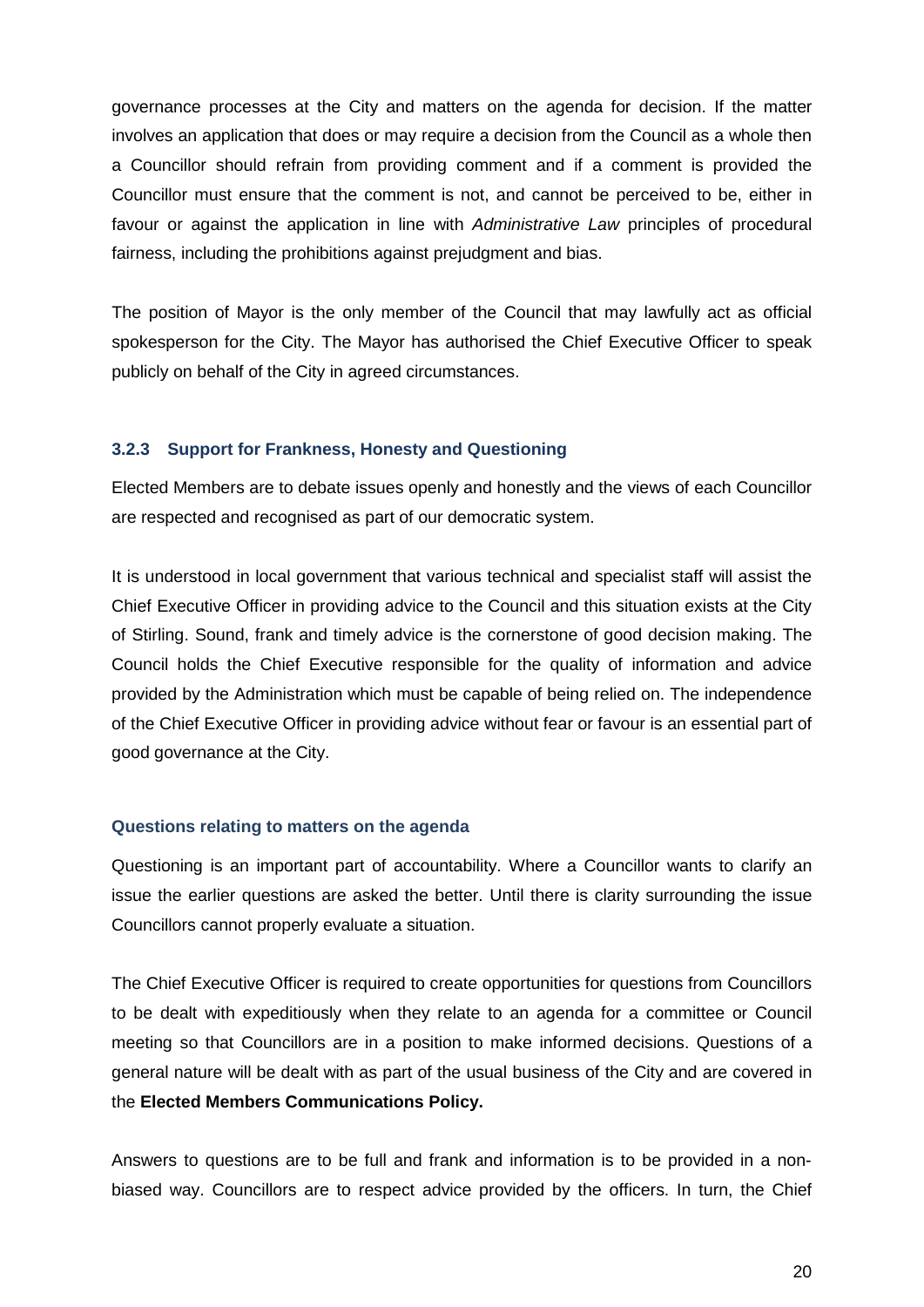Executive Officer is to ensure that the Administration is open to new ideas and approaches to issues.

The Council accepts that the Chief Executive Officer may not be in a position to answer some questions or give out information where they relate to the private affairs of an individual, where matters are of a purely operational nature or outside the scope of the performance of the functions of a Councillor.

The Mayor at Council meetings and Presiding Members of committees are encouraged to allow time for an appropriate level of questioning from Councillors to be dealt with before a vote is taken.

# <span id="page-20-0"></span>**3.2.4 Confidentiality**

The Council supports the concept of open government. On limited occasions this is not possible. It is recognised that where private individuals interact with government then there may be instances were personal privacy, commercial in confidence or other sensitive information is not made publicly available.

Councillors and employees must handle information held by the City in a way that maintains public trust and confidence in our integrity. The Chief Executive Officer is required under the *Local Government Act 1995* to ensure the proper management of City records and documents and as such is held accountable for ensuring that any requests (whether from Councillors, employees or external parties) for information held by the City will be dealt with according to law.

The Council and the Chief Executive Officer are empowered to decide whether a matter that the Council is dealing with is confidential in accordance with provisions in the *Local Government Act 1995* and where such a decision is made it is to be strictly adhered to.

Councillors and officers are required to respect the possible sensitivity of information discussed at briefings and workshops when the public is not present. In these situations strict personal standards of ethics are expected and Councillors and officers are to check confidentiality before discussing information publicly.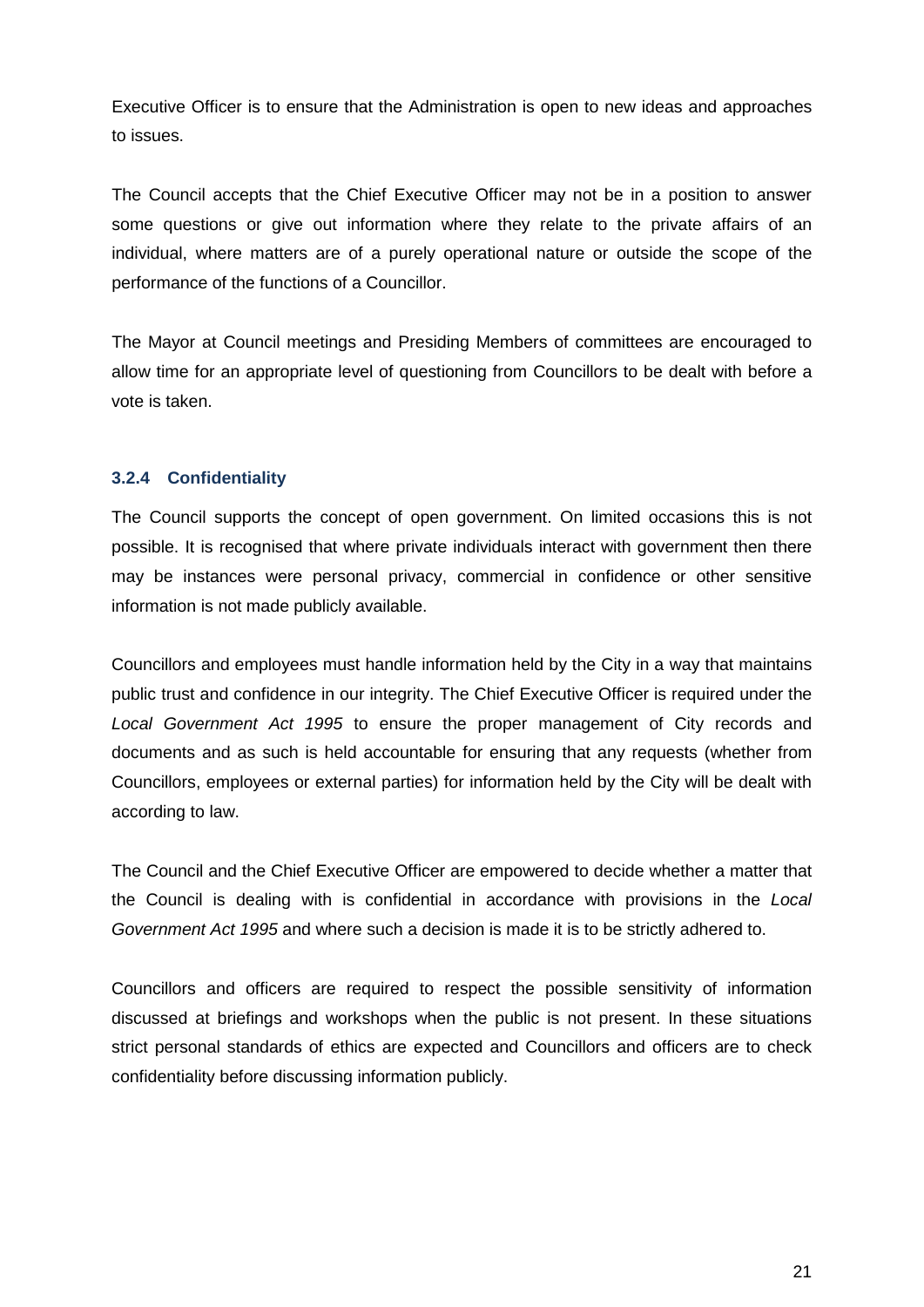# <span id="page-21-0"></span>**3.3 Principle 2: Roles and Relationships**

**The Council promotes and supports effective working relationships within and between the Mayor, Councillors and Chief Executive Officer.**

# <span id="page-21-1"></span>**3.3.1 The Role and Responsibilities of Councillors**

The formal 'job description' of a Councillor is set out in the *Local Government Act 1995.* This requires Councillors to provide leadership to the community, ensure that consultation links between the community and the Council are suitable and easy to follow and as a decision maker to participate in Council and committee decisions.

Each Councillor brings to their position a wealth of experience and commitment to the community. Councillors come from different backgrounds and all bring to Council a strong sense of purpose and commitment to the shared vision we have for the City. Whilst there are differences in the characteristics of individual Councillors all are required to serve the community with due diligence. This service at the local level involves:

- extensive reading and research in preparing for meetings
- planning for the needs of the community
- providing strategic direction through policy initiatives
- overseeing the financial stewardship of the City
- abiding by the provisions of the many different Acts of Parliament and other legislation the Council must deal with
- keeping up to date with issues that may impact on the City and its community

These things place demands on a Councillor's time and it is acknowledged that the role of a Councillor is performed in addition to other work, business and family commitments they may have and their involvement in the community.

# **Limitations of the position**

Neither the Mayor nor any other Councillor can unilaterally require the Chief Executive Officer to carry out an action that has not been authorised by the Council as a whole or commit the Council itself to any action or decision that the Council has not already resolved.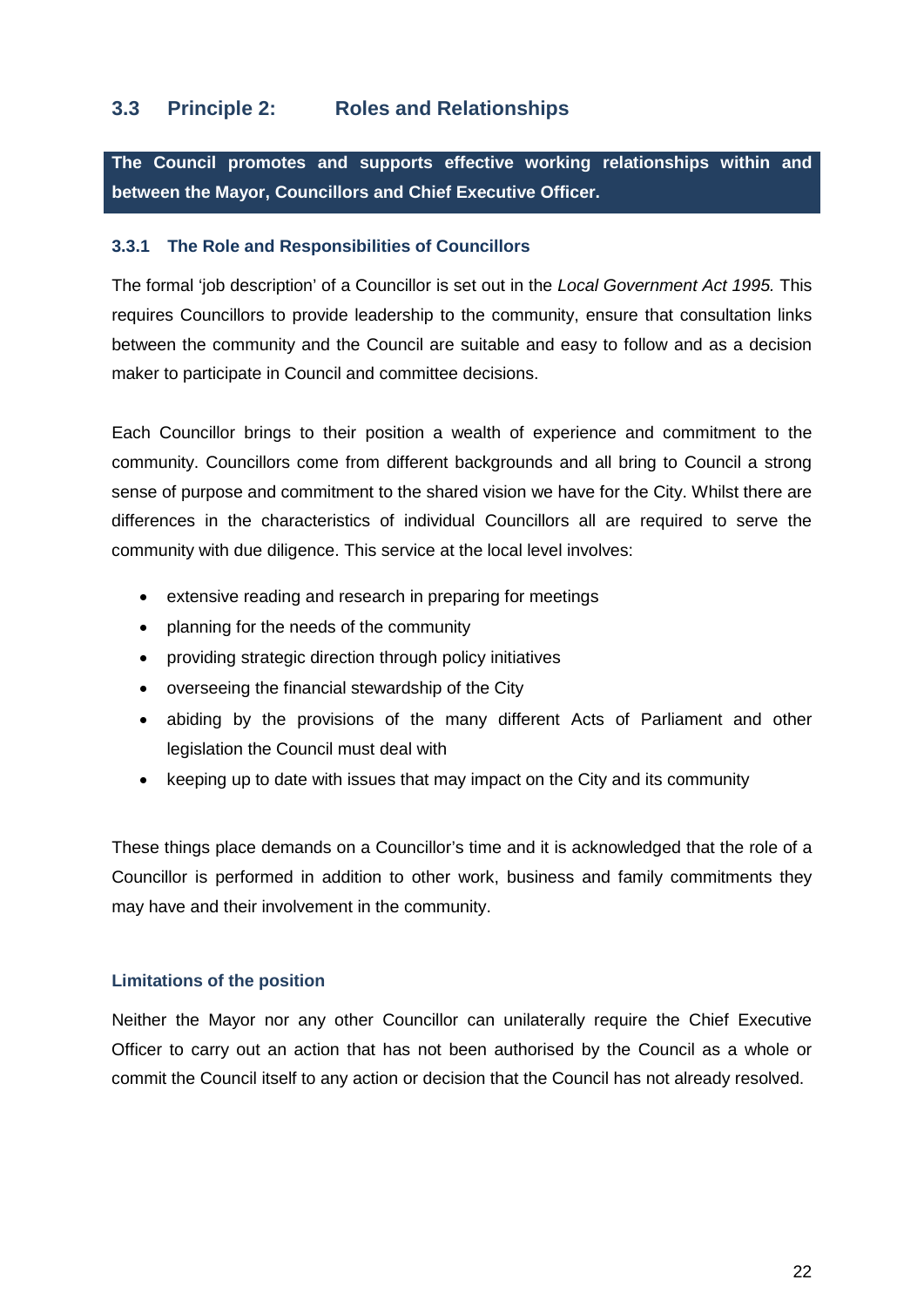#### **Improper use of their position**

*Local Government (Rules of Conduct) Regulations 2007* state that a Councillor must not make improper use of their office to cause detriment to the local government or any other person. This provision has relevance to what a Councillor can say and how they act whilst performing their role and carrying out their duties as a Councillor.

# **Maintaining links within the community**

To be effective, Councillors need to maintain links with the local community they represent. This is achieved through:

- attending meetings of local organisations
- being available to residents
- attending events and functions
- keeping up with all kinds of communications

# **Skill levels and interaction**

Councillors require a broad range of skills to enable them to make an effective contribution across the breadth of their responsibilities. Individual Councillors have different sets of skills developed through education, business, sporting interests and other life experiences.

All Councillors need strong analytical skills, good communication and debating skills, lobbying and negotiation skills, problem solving and time management. As in any field of endeavour, Councillors come with existing skills and acquire new ones through the wide variety of tasks and experiences they are exposed to on Council and also through a commitment to training and professional development which has the support of the Council.

# **Relationships between Councillors**

Councillors need to achieve their individual and collective goals within a democratic system that stipulates that the majority vote prevails after debate. Given this, Councillors respect the views of other Councillors and acknowledge that, while agreement may not be reached on all issues, the contribution of all Councillors to the debate is important and the decision of the Council is respected. This is part of a Councillor's duty of fidelity to the Council and the City.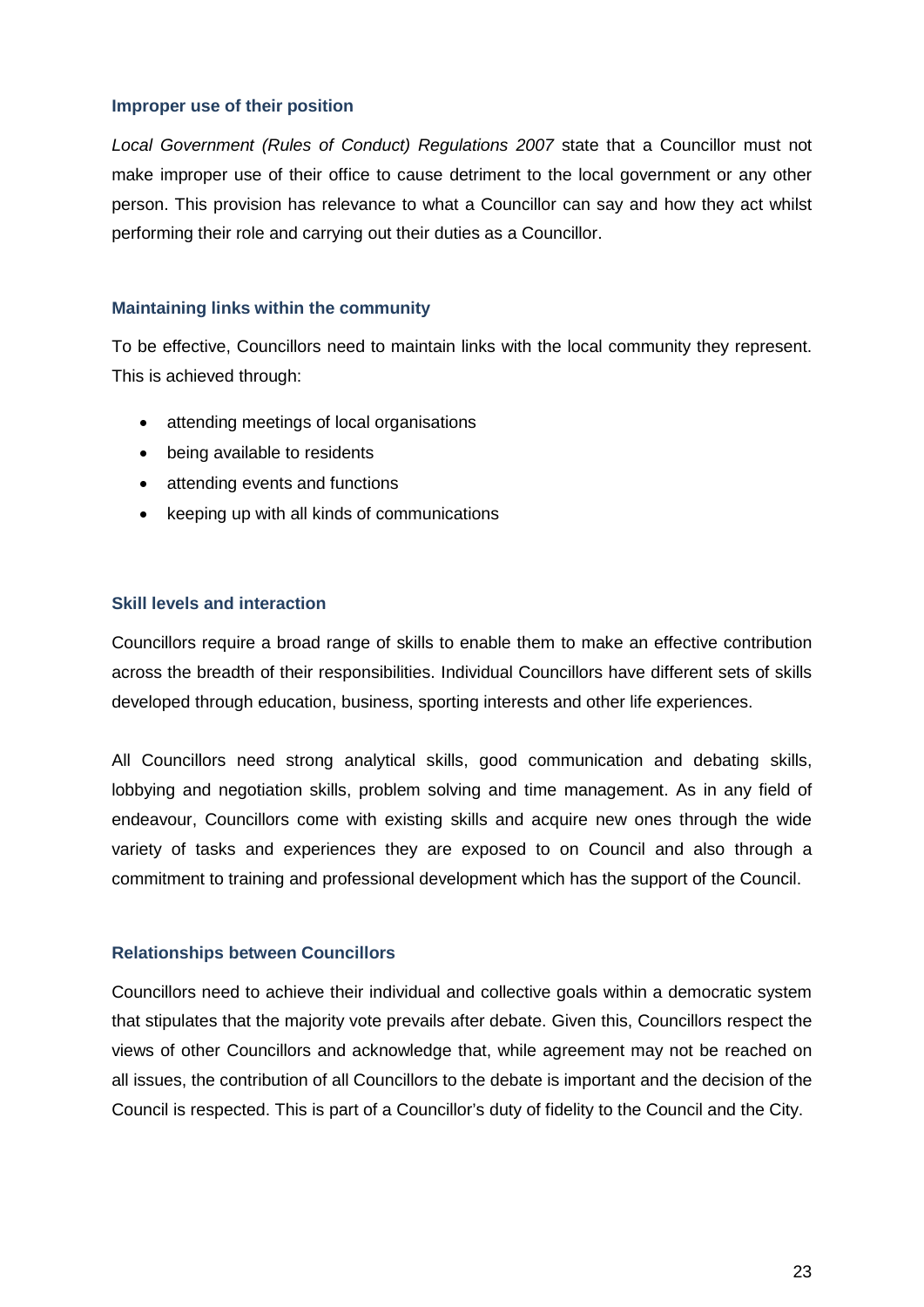# <span id="page-23-0"></span>**3.3.2 Role of the Mayor and Relationships between Mayor and Councillors**

The position of Mayor has special significance in local government as the holder of this office performs the role of a Councillor and has additional civic and ceremonial duties. The Mayor has the responsibility for presiding at Council meetings and controlling the debate. The position has authority at Council meetings to control behaviour of Councillors and also members of the public who attend.

To facilitate good relationships between the Mayor and Councillors the Mayor encourages different points of view to be expressed and ensures that all Councillors who wish to join the debate are able to do so in a fair and equitable manner. The Mayor controls the flow of business through the meeting and sets the tone of the meeting which is welcoming and constructive.

When speaking on behalf of the City the Mayor reflects the position taken by the Council rather than a personal view.

The position of Mayor has a stabilizing influence within the City by:

- spending time on building good corporate relationships
- being a positive influence
- leading by motivating others
- promoting change when necessary
- taking a thoughtful and well informed approach in conflict situations

# <span id="page-23-1"></span>**3.3.3 Role of the CEO and Relationship with Councillors**

The Chief Executive Officer is the principal advisor to the Council providing information and advice on the many and varied decisions the Council must make. The Chief Executive Officer is also responsible to the whole Council for the overall management and performance of the Administration.

The complementary but separate roles performed by the Council and the Administration are a fundamental part of many of the governance processes and systems that the Council operates under. The Council adopts high level documents that spell out the objectives, strategies, plans and policies of the Council. These form the basis for a set of key performance indicators (KPIs) that are used to assess the performance of the Chief Executive Officer who is required to put the plans and policies into practice.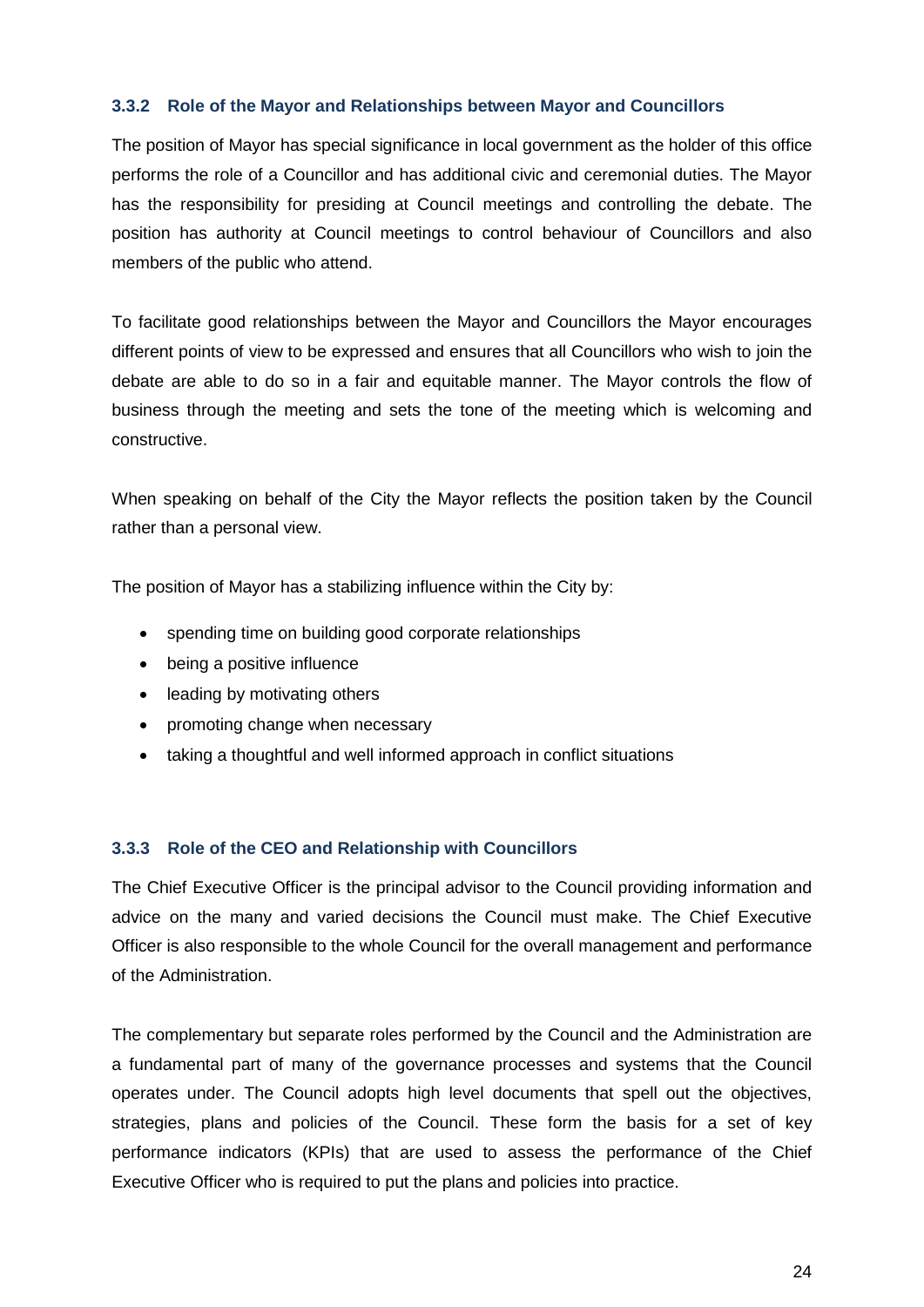Whilst the Chief Executive Officer has statutory powers to employ staff and decide on their conditions of employment and the work they are to  $do -$  this can only be done within monetary policy set by the Council through its long term financial plan and budget parameters.

Legislation requires that the Mayor and the Chief Executive Officer liaise with each other about the business affairs of the City. Consequently it is vital that a good relationship exists between the two.

Features of the relationship between the Mayor and the Chief Executive Officer are:

- trust and respect
- regular communication
- understanding that each have different roles
- being open to others and not seeking to concentrate power in the relationship.

Unlike for the Mayor, there is no specific relationship identified between Councillors and the Chief Executive Officer in legislation. However Councillors and the Chief Executive Officer are likely to be in contact during the course of performing their respective roles at the City. Factors in this relationship include:

- trust and goodwill
- good communication
- understanding of limits on power contained in legislation
- observance of structures and protocols

In addition to the legal requirement to provide advice and information to the Council and to manage the Administration other powers are conferred on the Chief Executive Officer through provisions in the *Local Government Act 1995* and through other Acts, for example:

- ensures that proper accounts and records are kept of the transactions and affairs of the local government;
- may represent the local government in court proceedings;
- is empowered to authenticate documents.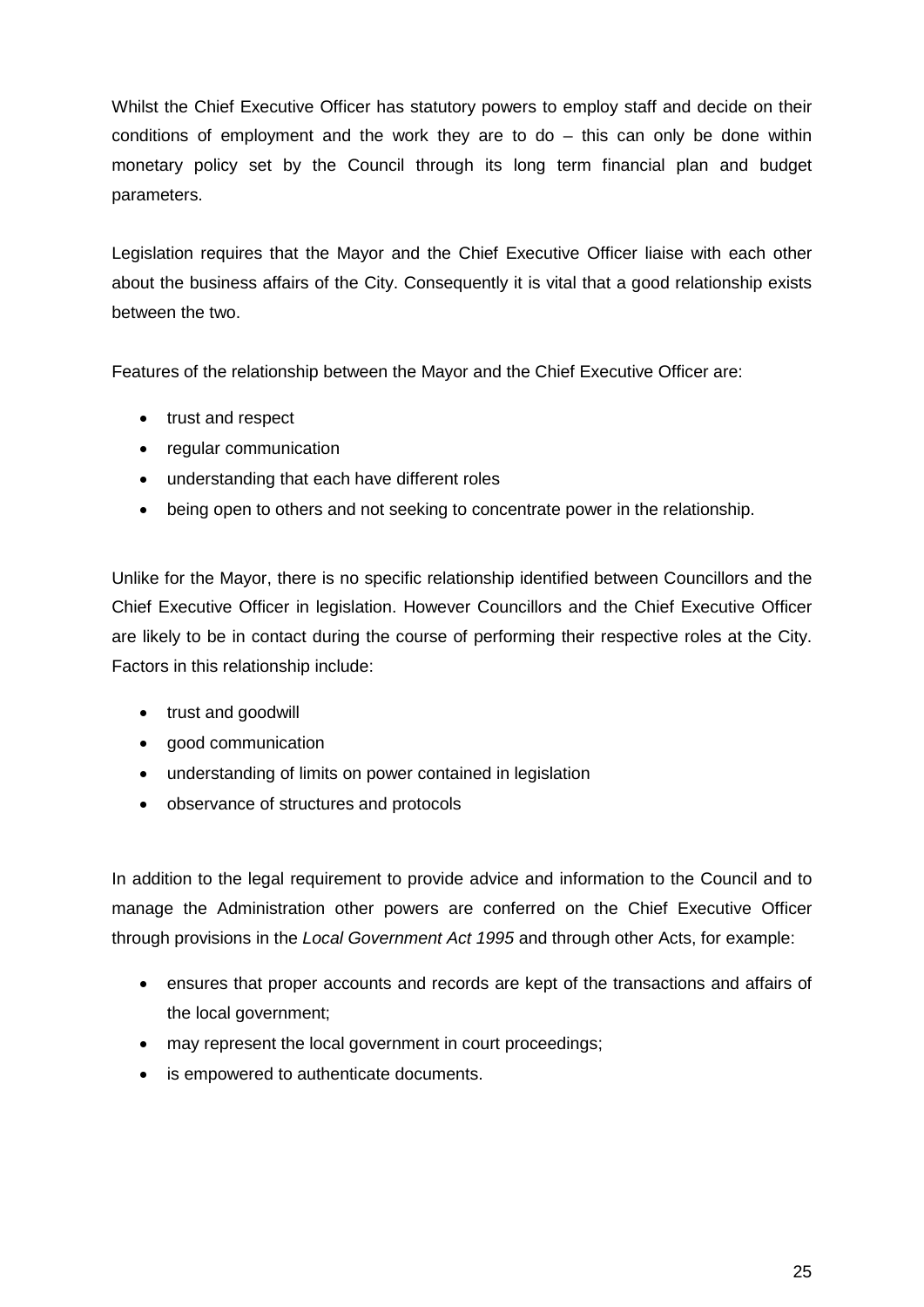Powers (or obligations) conferred on the CEO under legislation also include:

- *Planning & Development Act* enables a CEO to appoint designated persons to issue infringement notices;
- CEO is authorised to prosecute for certain offences under the *Environmental Protection Act;*
- Under the *Corruption, Crime and Misconduct Act* the 'principal officer' of a local government is obliged to notify the CCC of suspected serious misconduct by a Councillor or an employee; and
- the 'principal executive officer' under section 23 of the *Public Interest Disclosure Act*  must designate a position in the authority to receive disclosures, provide protection from detrimental action, prepare and publish internal procedures on the authority's obligations under the Act and ensure that the public authority complies with the Act.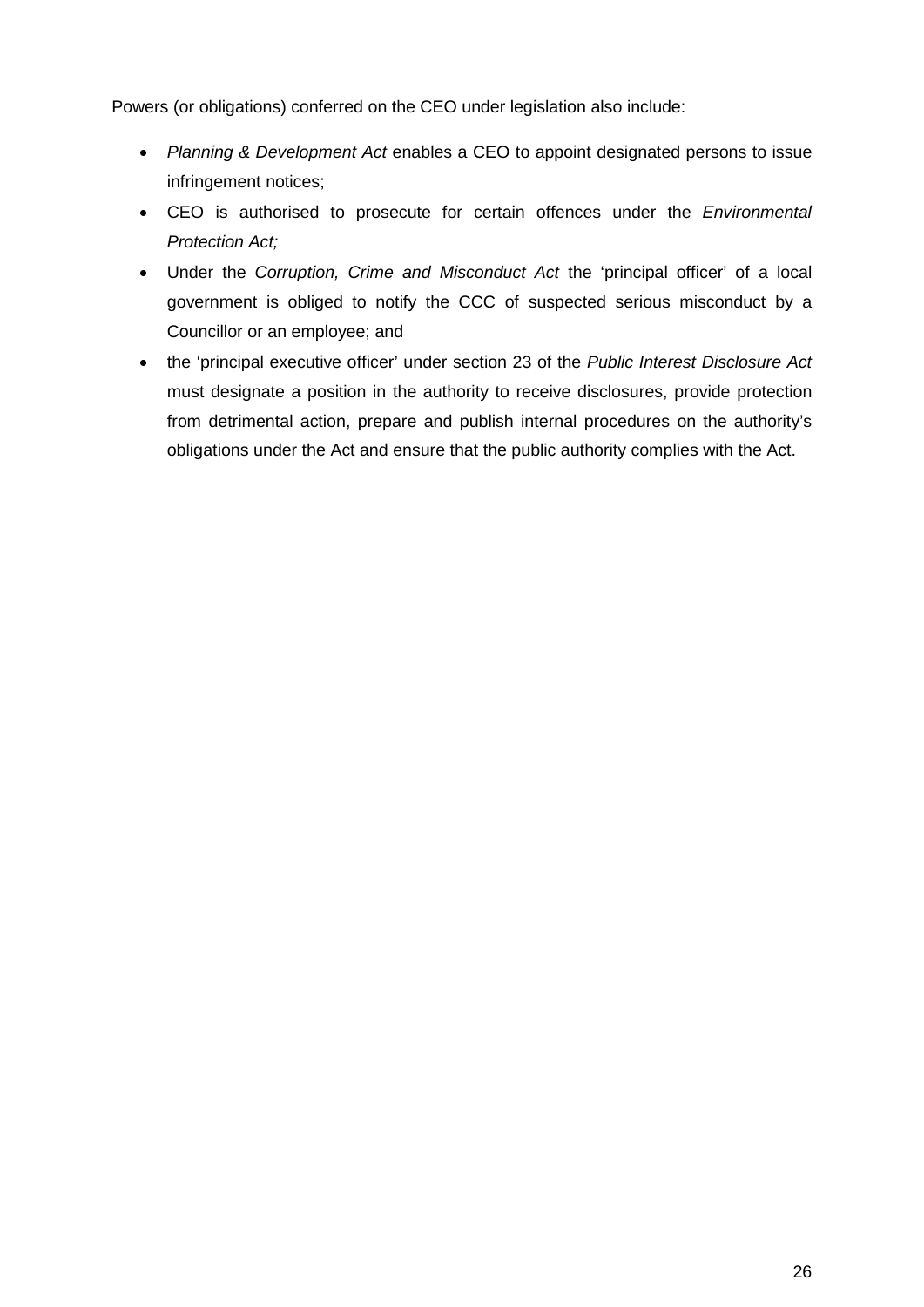# <span id="page-26-0"></span>**3.4 Principle 3: Decision Making**

**The Council ensures that there are effective decision-making processes in place that reflect legal requirements and the transparency and accountability which underpin excellence in governance.**

# <span id="page-26-1"></span>**3.4.1 Meetings in Local Government**

#### **Types of meetings**

The decision making framework for local governments is controlled through the *Local Government Act 1995* and subsidiary legislation*.* The framework also provides for:

- Ordinary Council Meetings (held fortnightly)
- Special Council Meetings (held as needed)
- Committee Meetings ( held as established by Council)
- Audit Committee Meetings (mandatory)
- Electors' General Meeting (mandatory)
- Electors' Special Meetings (by request)

# **Meetings are open to the public**

As a general rule meetings of Council and committees are open to the public. There are certain circumstances - controlled by legislation - in which a meeting or part of a meeting can be closed to the public.

# **Public Question Time**

Members of the public are entitled to ask questions and have these responded to during Public Question Time. For ordinary Council meetings, the questions must relate to the functions of local government. For special meetings, questions can only relate to the matter to be considered at that meeting. A summary of questions and answers is included in the minutes.

# **Petitions**

Members of the public can submit petitions to the Council on any matter that concerns local government. The Council will receive petitions at formal Council meetings and they will be referred to the Chief Executive Officer for action and subsequent report to the Council if the matter concerns an issue that the Council needs to deal with.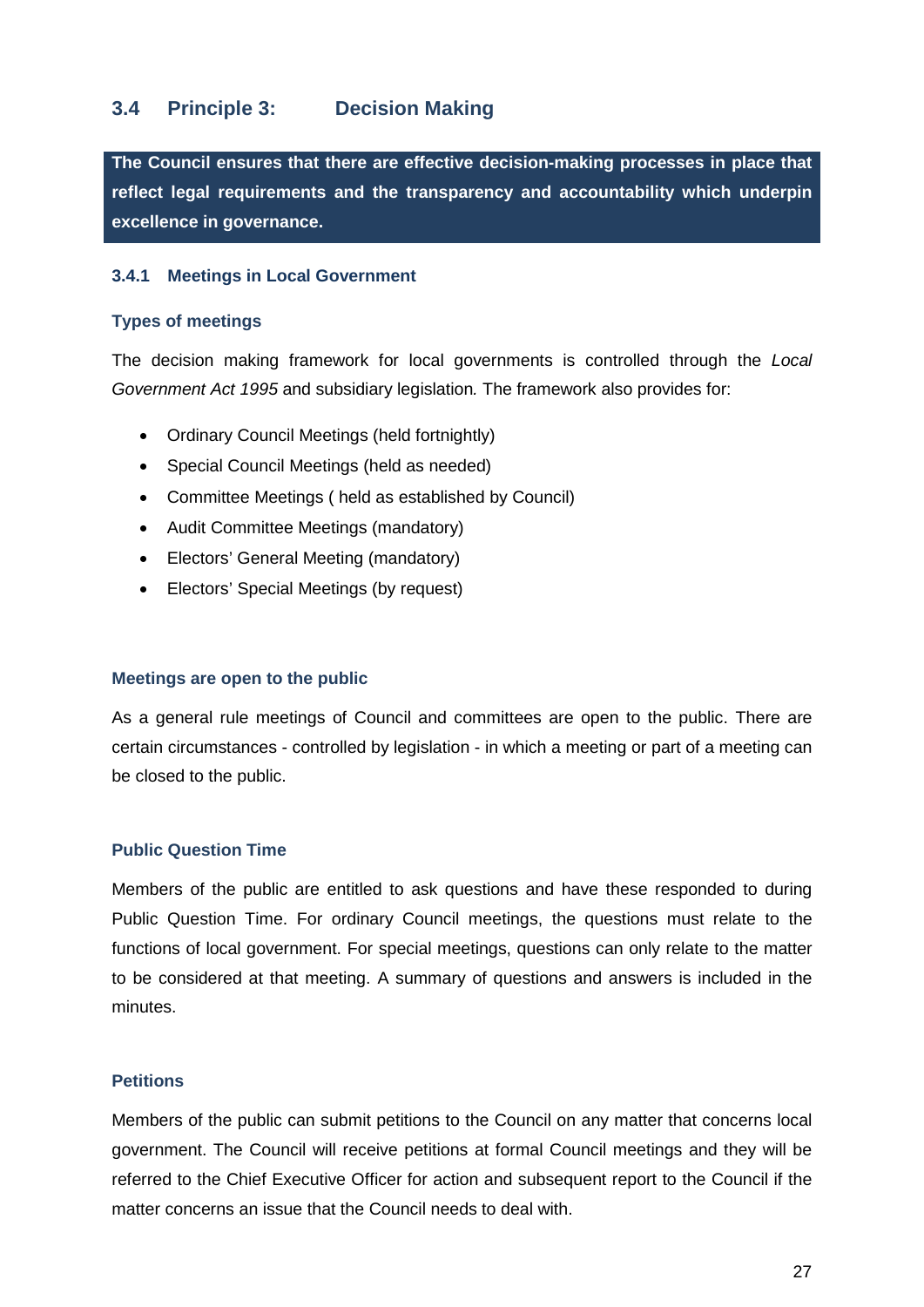# **Deputations to a committee**

The Council has made arrangements through a meeting procedures local law for members of the community and people who have an interest in a matter to make a presentation to the relevant committee in the form of a deputation. Applications to be a deputation are to be put in writing and some other formalities observed. Permission to address the meeting is granted by the Presiding Member of the committee.

# **Quorum**

In order for a decision to be valid, a quorum of at least 50% of the members of Council or a committee must be present before business can be transacted. In rare situations the required number may be varied. If a quorum is not present within half an hour from the time fixed for the meeting to start then the meeting is adjourned.

#### **Meeting Procedures**

The Council has adopted standardised meeting procedures in the form of a local law. Councillors must abide by the City of Stirling Meeting Procedures Local Law 2009. This law sets out the way in which decisions are made, controls debate and behaviour of Councillors and also members of the public in attendance.

#### **Agenda and Minutes**

The Chief Executive Officer is responsible for convening meetings. This involves preparing an agenda and giving notice of the date, time and place the meeting is to be held. The agenda includes reports on the matters to be determined. The Chief Executive Officer is responsible for the content of the reports although they may be prepared by other senior officers. Each report contains information on the background, detail and implications of the issue and includes professional comments relevant to the matter.

Under the *Local Government Act 1995* the Chief Executive Officer is required to provide a recommended course of action to the Council or committee. The Council or committee may adopt this recommendation, amend or reject it and instead decide something different. When this occurs the Council or committee is required to provide a reason for not accepting the recommendation and this is recorded in the Minutes.

If they wish to do so, Councillors can also include items for consideration using the order of business – Notice of Motions.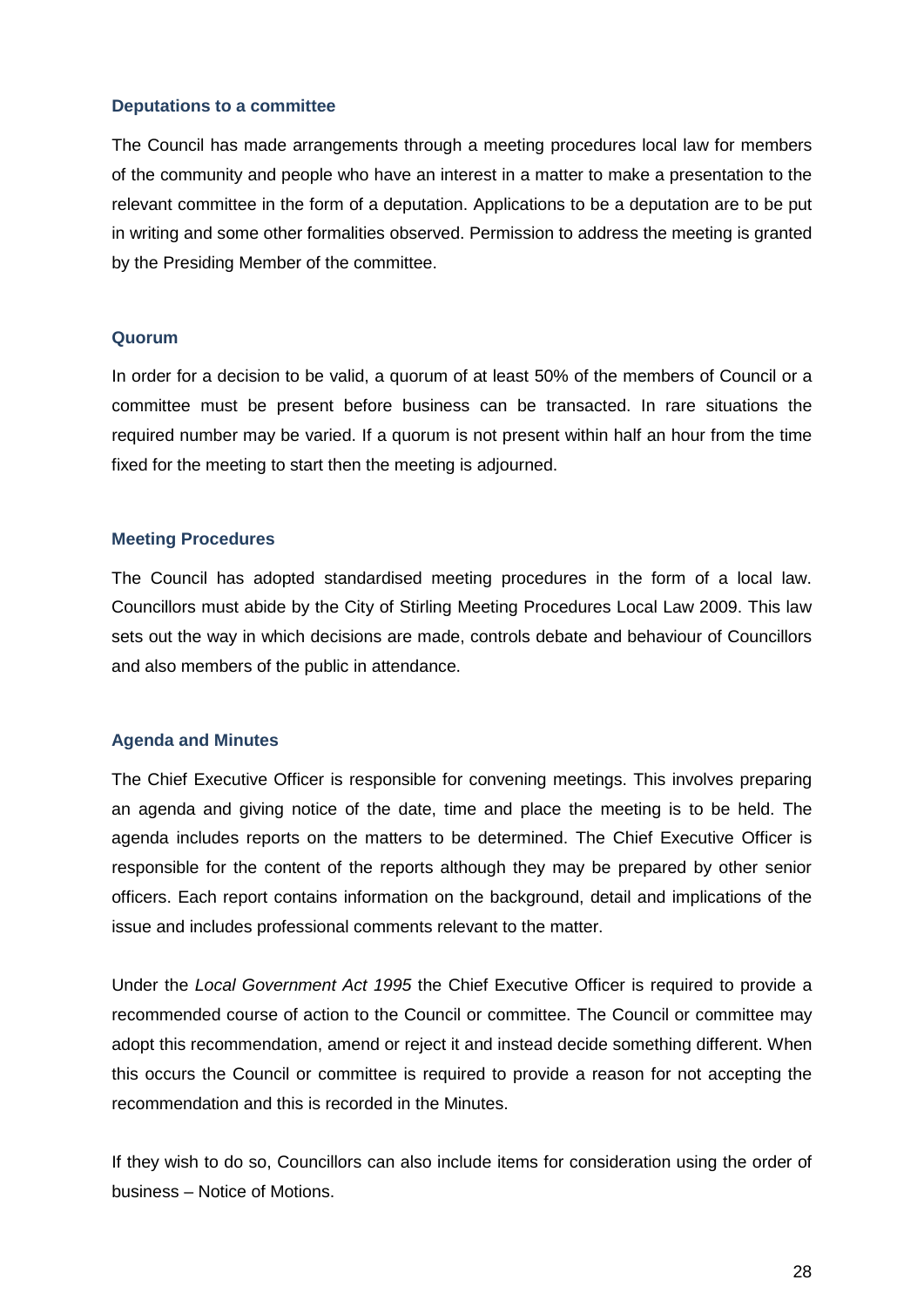# <span id="page-28-0"></span>**3.4.2 Making Decisions**

#### **The Council has different decision making roles**

The Council is entrusted with a variety of decision making roles. It operates under 'head of power' principles that mean it can only make decisions within its jurisdiction. Under the *Local Government Act 1995* the Chief Executive Officer is required to advise the Council on its functions under legislation. This is done by using a header section in each of the agenda reports that explains the particular function involved in that items of business.

The Council has authority or discretion to make decisions relating to:

- **Advocacy** when Council advocates on its own behalf or on behalf of our community to another level of government/body/agency.
- **Executive** when Council sets direction and includes oversight e.g. adopting plans and reports, accepting tenders, directing operations, setting and amending budgets.
- **Legislative** when Council adopts local laws, local planning schemes and policies. The Council is required to review each local law within eight years from the time of its creation but may do so sooner.
- **Quasi-Judicial** when Council determines an application/matter that directly affects a person's rights or interests. The judicial character arises from the obligation to abide by the principles of natural justice. Examples of Quasi-Judicial decisions include development applications, building permits, applications for other permits/licences (e.g under Health Act, Dog Act or Local Laws) and other decisions that may be appealable to the State Administrative Tribunal.

#### **Particular issues surrounding quasi-judicial decisions**

Councillors must remain objective and deal impartially with applicants or affected persons when quasi-judicial decisions are involved. Determinations are to be based on sound legislative rationale and on available evidence. If they involve development applications the decision is made under the provisions of the local planning schemes and any discretions allowed under the schemes. If other decisions then the relevant laws are applied. Councillors will consider existing laws and policies and to avoid prejudicing the eventual decisions,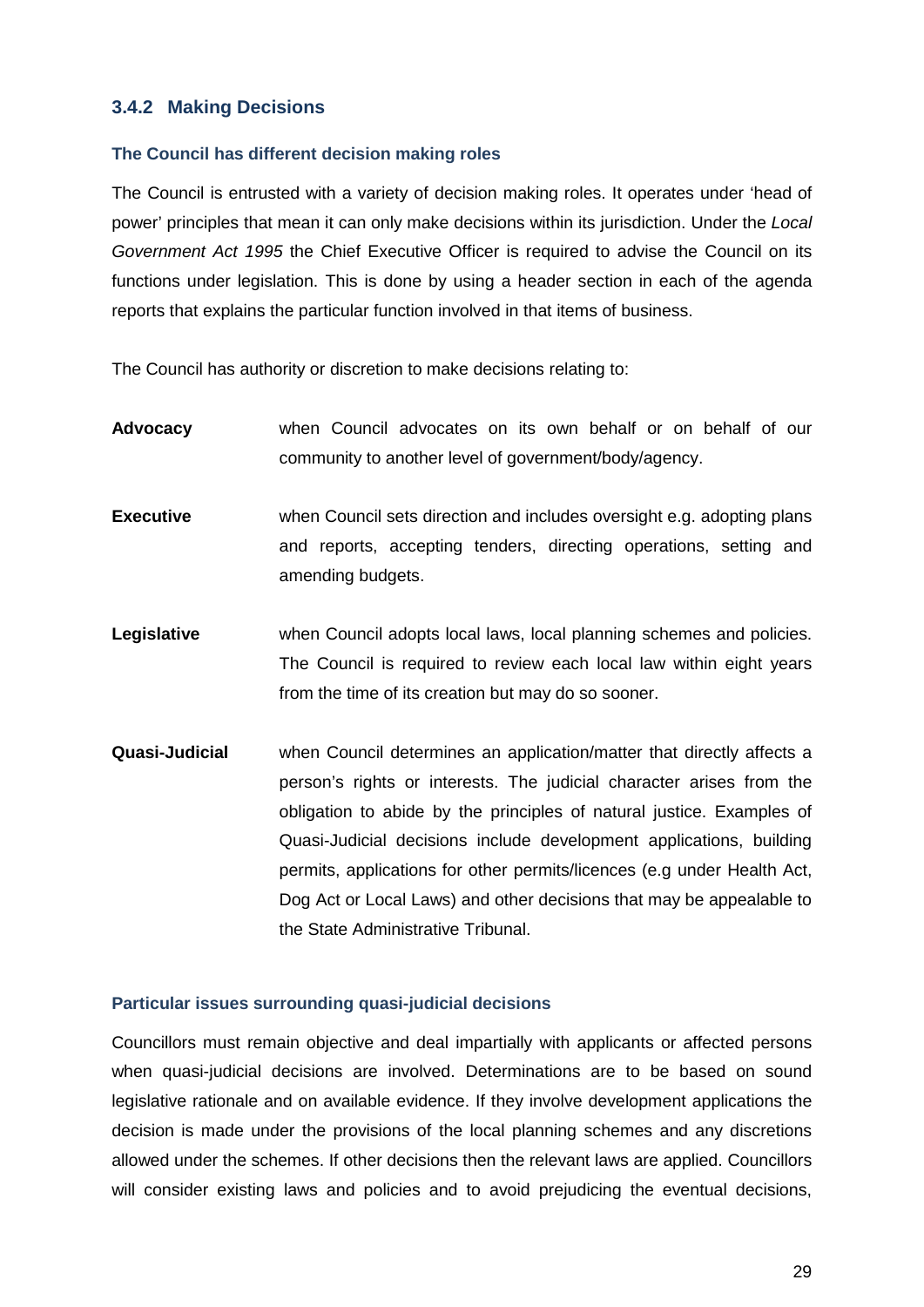Councillors cannot 'prejudge' a matter by deciding or telling others how they will vote before evaluating the officer report and listening to the debate at the meeting.

# **Administrative Law Principles**

The principles of Administrative Law apply in circumstances where individuals interact with government institutions. These principles guard against abuse of power by organisations that make decisions that directly impact on peoples' lives.

Councillors and also City Officers under the supervision of the Chief Executive Officer must apply administrative law principles in their decision making.

# **Principle 1. To act for proper purposes and in good faith**

The Council is acting for proper purposes and acting in good faith when it exercises discretionary power in such a way that is designed to achieve a purpose or object authorised by the legislation granting that power.

# **Principle 2. To take into account only relevant considerations**

The duty to take into account only relevant considerations acts in the positive and also the negative, i.e. not to take into account matters not relevant to that particular decision.

# **Principle 3. To act reasonably**

The Council is seen to be acting reasonably when it applies legislation or policies according to the intent of the law or policy in a non-discriminatory way.

There is a duty on the Council to ensure that there is evidence upon which any decision is based. A person may challenge a decision where there is no evidence or other material to justify the making of the decision.

# **Principle 4. To provide procedural fairness**

The Council is seen to provide procedural fairness when it sets down clear rules relating to the decision-making process and ensures the rules are followed by applicants and the Council itself. If the Council strays from these rules it may be regarded as procedurally unfair, either to an applicant or third parties.

# *Procedural fairness includes the right to be heard*

Applicants are able to put their case when they apply and are also given an opportunity to present other arguments during the application process.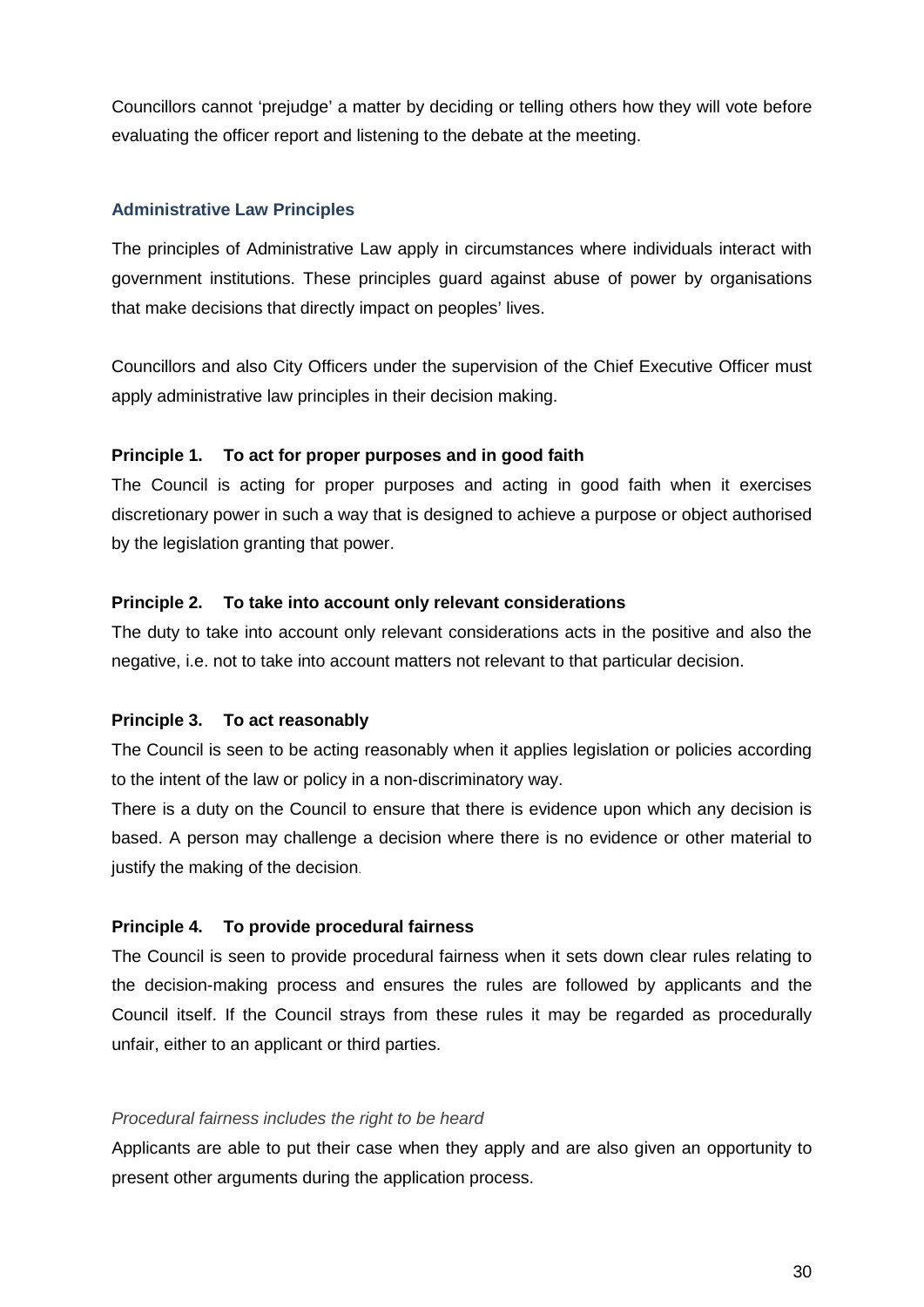A person who may be adversely affected by an application from another person is given the right to comment and have relevant objections taken into account by a decision-maker. However there is no right of veto and the comments of objectors must be weighed in the balance against the rights of applicants.

#### *Procedural fairness includes the rule against bias*

Bias is a term that means some deviation from an objectively neutral position. To be biased is not to conform to the expected accepted standard of fairness or to create in the mind of an observer a reasonable apprehension of failing to do so. The requirement that Councillors approach their decision making with an open mind is implicit in the way that Council decisions are made.

# **Policies assist procedural fairness**

Because of the need for Councillors to come to fair and just decisions and for the principles of procedural fairness to be applied, Council has adopted policies to help guide decision making at Council level and within the Administration.

A written policy is a predetermined view of the way in which the City is likely to deal with a matter. Policies state the objectives and underpinning principles that will be applied to any application or decision. Policies can assist the Council to apply similar objectives and principles to each decision. This helps achieve a degree of consistency in its decisionmaking in situations that are the same or significantly similar. However a policy is not a law and as such its application can be waived or varied at the discretion of the Council based on the merits of the case.

The Council adopts three types of policies:

- Council policies with an external focus that impact on and are of concern to the community
- Organisational policies that have an internal focus and influence the Administration
- Local planning policies that have town planning implications and form the basis of assessment of development applications. These policies support and guide the consistent application of local planning schemes and other planning issues.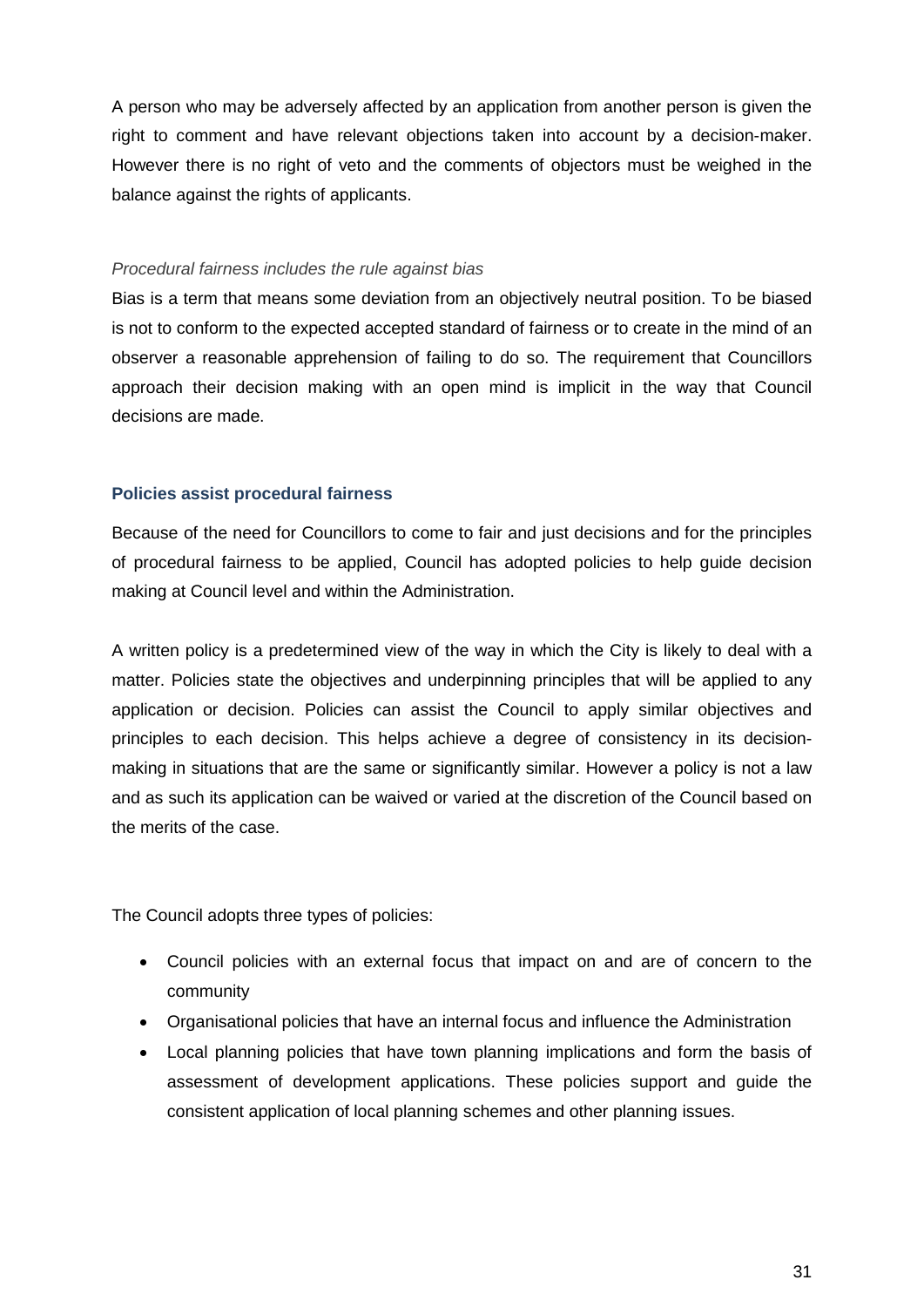# <span id="page-31-0"></span>**3.4.3 Conduct at Meetings**

#### **Meeting behaviour**

Everyone present at a Council or committee meeting must show respect for others, whether Councillors, employees or members of the public.

Each Councillor at the City of Stirling accepts responsibility for their conduct and contributes to a culture of constructive debate without conflict, grandstanding, bullying or aggression. The Presiding Member has powers to call to order any Councillor or member of the public that does not behave in a manner set out in the meeting procedures local law.

# **Debate**

In Western Australia each Councillor has an autonomous vote and party politics does not have a place in local government decisions.

At the City of Stirling each Councillor forms a judgement about issues through the assimilation of information contained in officer reports and by listening to different points of view, including those expressed by community members and in debate by other Councillors. This deliberative process is an important part of our democratic system. Each Councillor considers alternatives, weighs up reasons and arguments and considers the reasons for support or objection against particular proposals. Councillors form a preliminary view about an issue before entering the meeting but may modify their original views after listening to argument and counter argument in the debate. The end result is that each Councillor acting as a representative of the community has contributed to a process whereby the Council itself expresses its will through reasoning and judgment.

# **Casting a vote**

Each Councillor must vote if they are present at a Council meeting and it is not permitted to abstain from the vote. Votes cannot be secret and the Presiding Member will ensure that Councillors comply with their responsibilities in this regard.

The Presiding Member will first call for those in favour of a motion to cast their vote and then call for those against the motion to indicate their vote. If there is an equality of votes the presiding member casts a second vote. The result of the vote is recorded in the minutes.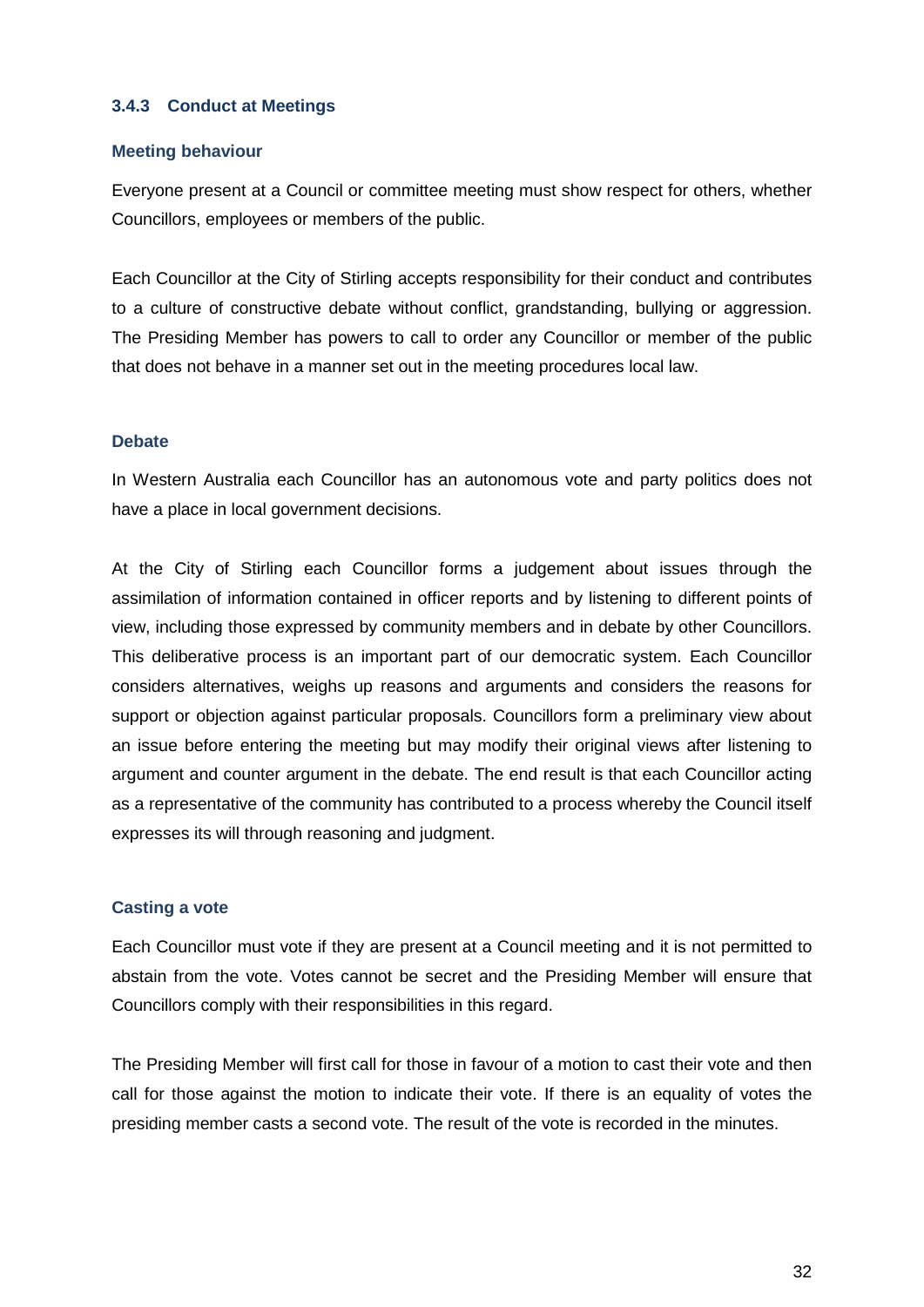# **Participation by instantaneous communications**

With the prior approval of the Council by absolute majority vote, a Councillor who is not able to attend physically may attend the meeting via telephone, video conference or other electronic means. To be eligible the Councillor cannot be outside the State of Western Australia at the time since State Government regulations cannot extend beyond State boundaries. In giving its permission the Council approves a suitable distant place for the person to be physically present during the course of the meeting. If the link is lost during the meeting the Councillor is taken to be no longer in attendance and the minutes will record this. This disengagement may impact on the numbers for a quorum.

# <span id="page-32-0"></span>**3.4.4 Committees and Other Forums**

#### **Committees**

The Council has a committee system where issues can be clarified and explored thoroughly before a recommendation is made to the Council.

Current committees are:

- Planning & Development Committee
- Community & Resources Committee
- Audit Committee
- CEO Performance Review Committee
- Strategic Property Committee

# **Working Groups and Advisory Panels**

Less formal than established committees but of importance to the Council are various working groups and advisory panels. The views of community members that serve on these groups are valued by the Council and taken into account when decisions are made within the relevant area of interest. Current groups are:

- Disability Advisory Panel
- Heritage Advisory Panel
- Natural Environment Working Group
- Crime Prevention Working Group
- Road Safety Working Group
- Local Emergency Management Committee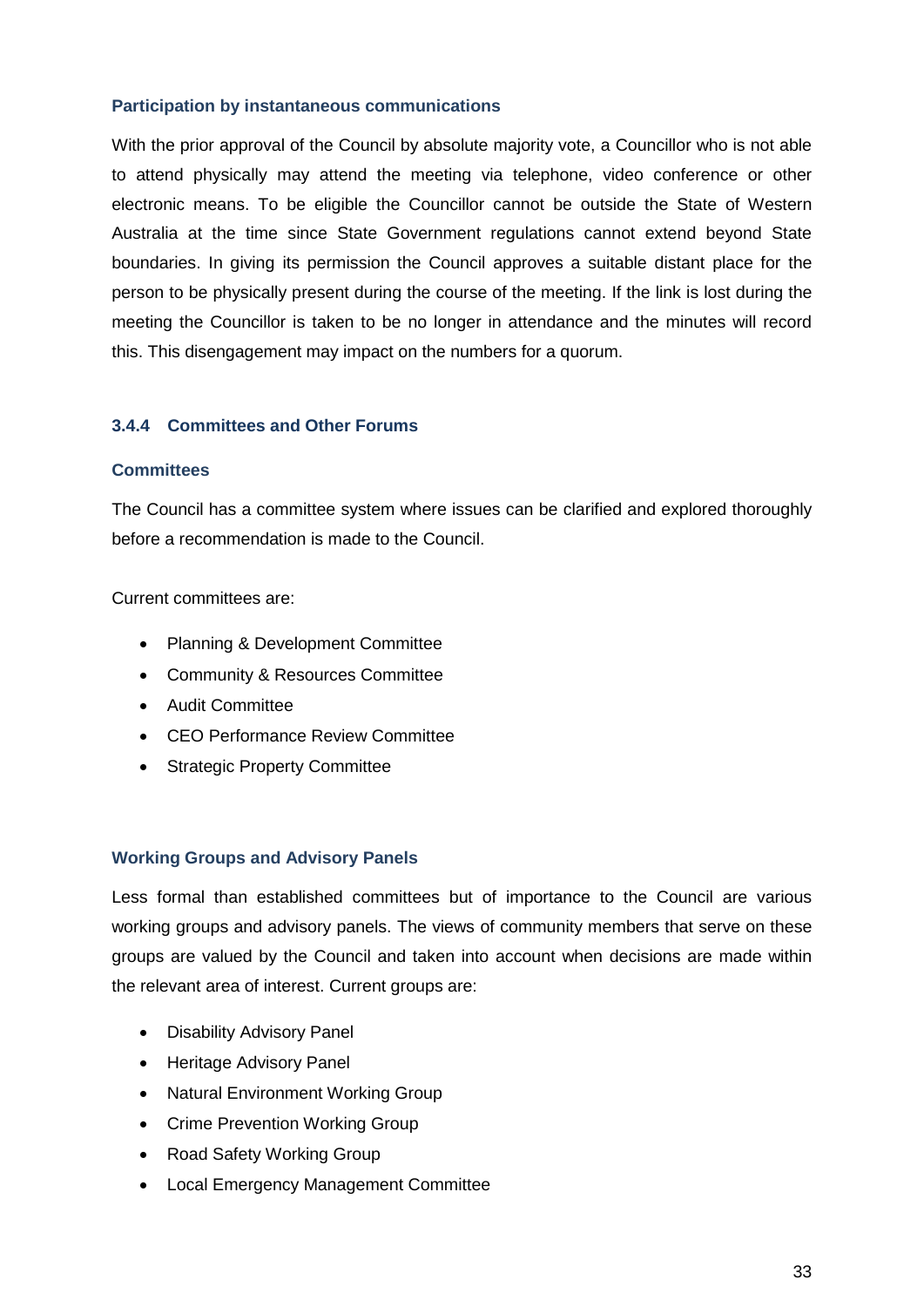#### **Workshops and Briefings**

Workshops with Councillors may involve employees under the direction of the Chief Executive Officer and other invited participants. They provide an opportunity for Councillors to be briefed on complex issues and create an opportunity for questions to be raised. No decisions are made at these forums which are for the exchange of information only.

# <span id="page-33-0"></span>**3.4.5 DECISION MAKING POWERS ASSIGNED TO OTHERS**

#### **Delegation**

Delegating a decision making power to another means that the delegate has the power to make that decision, subject to any conditions or restrictions set out in the delegation. In local government, both the Council and the Chief Executive Officer have delegation powers. The Council may delegate powers to the Chief Executive Officer or a properly constituted Committee. The Chief Executive Officer may delegate powers to another employee. A delegate is able to use their own judgement and make the decision they believe is right in the circumstances. Decisions made under delegation are binding on the local government. In local government, all delegations are recorded in a register.

The *Local Government Act 1995* places certain limitations on the powers that may be delegated but use of delegated authority means that a large volume of routine decisions of the Council can be effectively managed and acted on promptly leading to greater efficiency. Using this approach the Council delegates a range of functions and duties to the Chief Executive Officer.

In some circumstances the Chief Executive Officer will in turn on-delegate to other employees the power to make formal decisions on behalf of the City. This responsibility is taken seriously and these employees are subject to various legislative disclosure requirements detailing their personal interests as a means of ensuring conflicts are avoided. Where a conflict exists the employee is not permitted to exercise their delegated powers in that instance.

The City's Local Planning Scheme No. 3 allows for certain decision making powers to be delegated to the Chief Executive Officer or a Committee.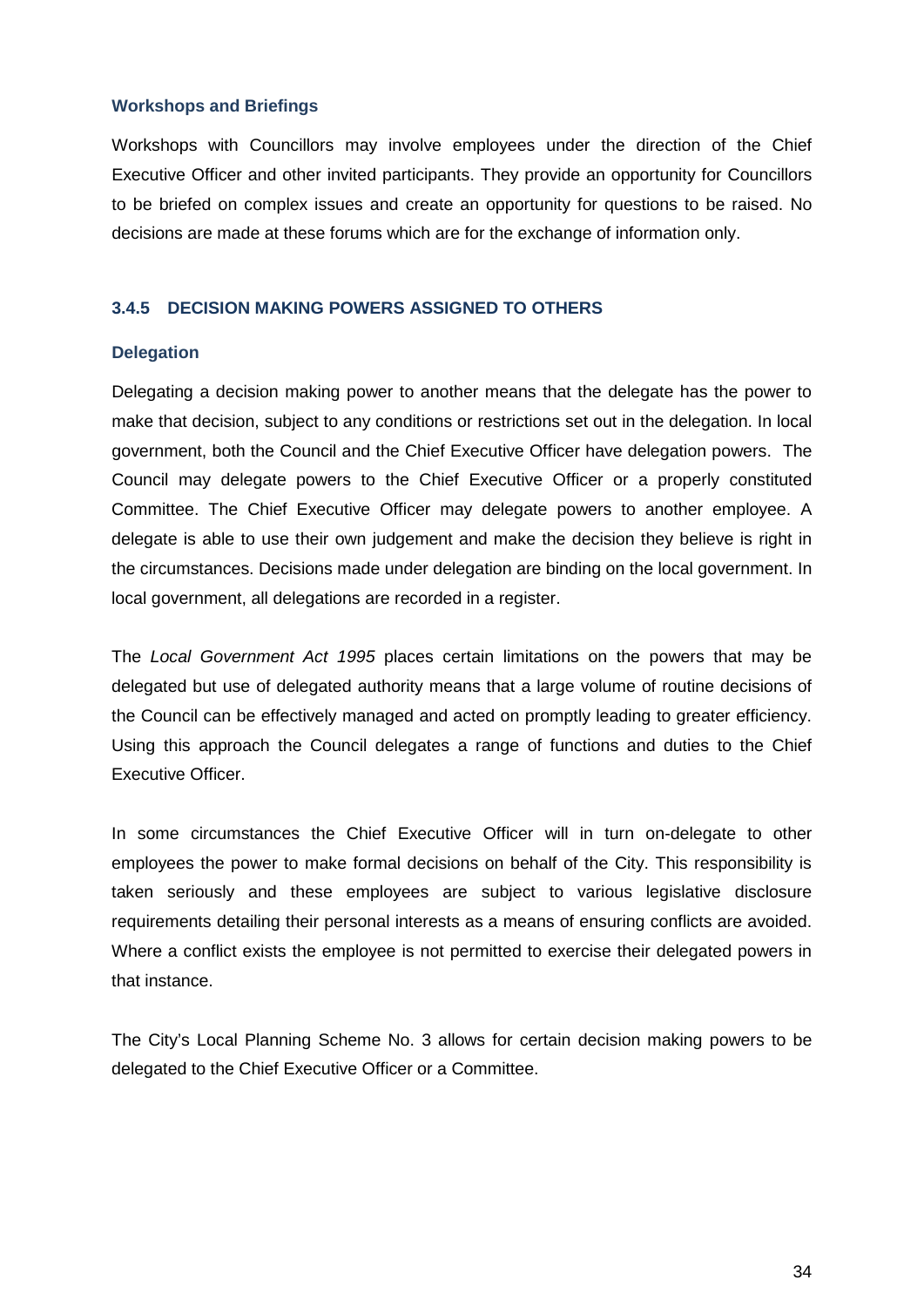# **Acting through another**

The delegation powers under the *Local Government Act* do not prevent the Council or the CEO from performing any of their functions by 'acting through' another person. Generally, this enables the Council or the CEO to authorise another person to take administrative actions on their behalf – such as communicating to a third party a decision made by the Council or CEO.

# **Authorised Persons**

The Council or the Chief Executive Officer may appoint persons or classes of persons to perform functions under particular legislation. Employees who are appointed as authorised persons are required to have a certificate of appointment or other form of identification to confirm their appointment.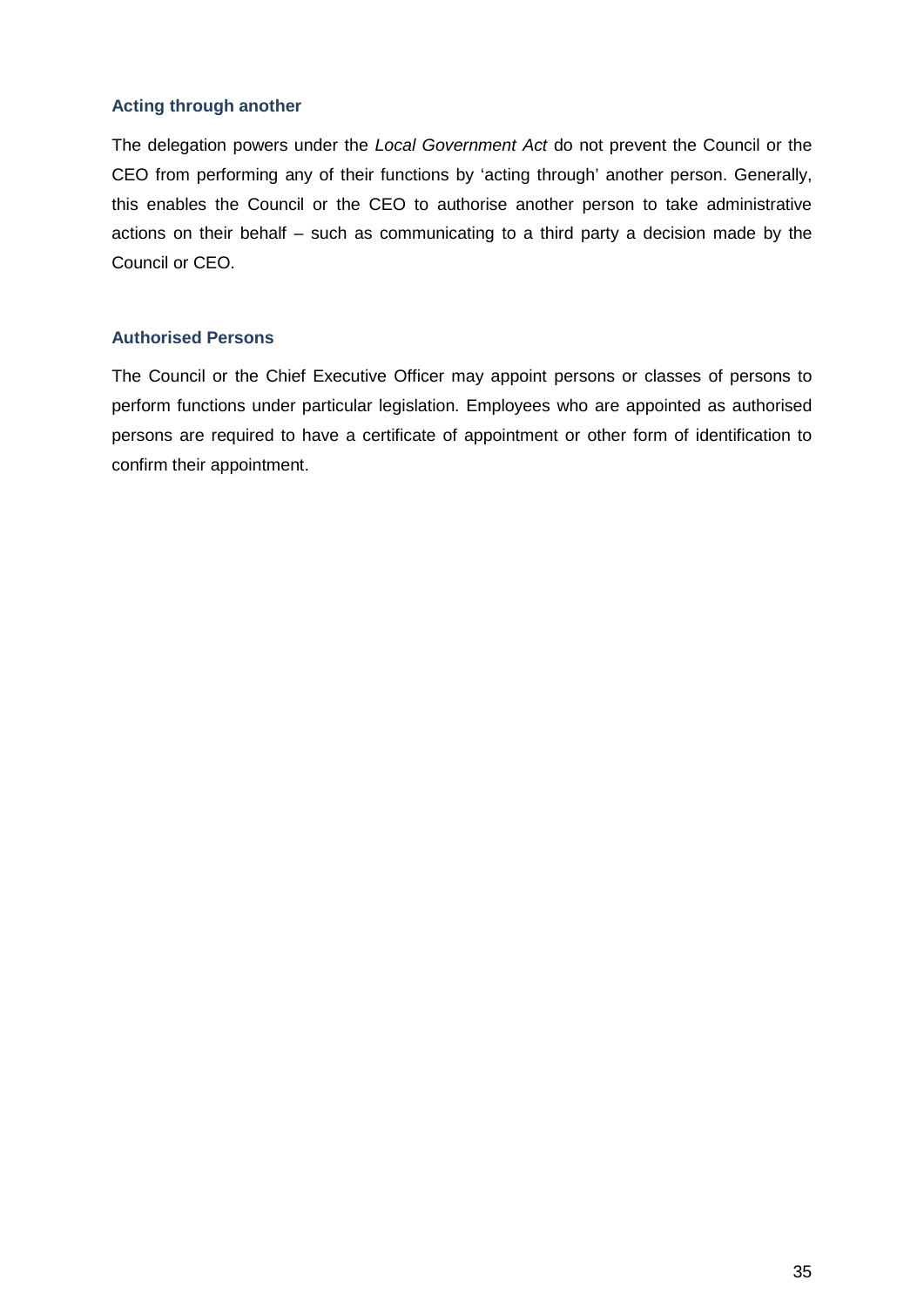# <span id="page-35-0"></span>**3.5 Principle 4: Accountability**

**The City must account for its activities and have systems that support this accountability.**

# <span id="page-35-1"></span>**3.5.1 Corporate Accountability**

#### **Stewardship and Financial Performance**

The Council is accountable for long term financial planning for the City, the annual budget and for monitoring financial performance.

The Council ensures that:

- the City is financially sustainable
- infrastructure is maintained through adoption of an asset management strategy and policies
- budget reviews and other financial information is reported to the Council in a consistent and accurate way
- there is a considered strategic position in relation to funding and resourcing services that are evaluated for effectiveness
- an equitable, transparent and accountable rating system is in place
- borrowings and financial assets are aligned to strategic objectives
- the integrity of financial systems and reports are safeguarded

The Council ensures compliance with its legal obligations to:

- prepare and adopt an annual budget in the prescribed manner
- forward a copy of the budget to the Director General of the Department of Local Government & Communities
- prepare an annual financial report and other financial reports as prescribed and submit these for audit in each financial year
- establish a municipal fund and a separate and distinct trust fund
- establish and maintain reserve funds for holding money set aside for specific purposes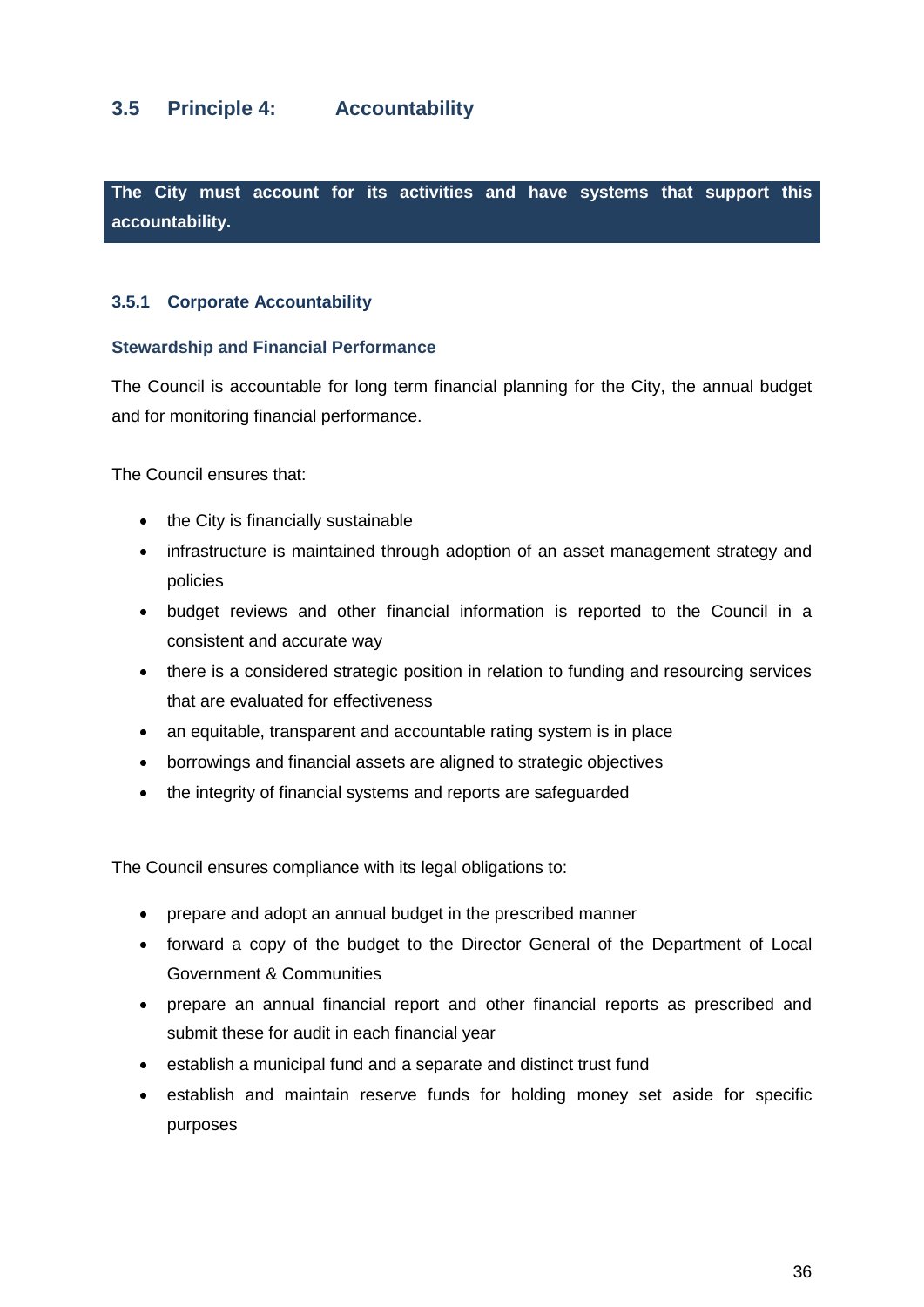#### **Audits**

The City appoints external auditors and the Chief Executive Officer is required to assist the auditor carry out his or her duties. The Council ensures that an audit is conducted every year and ensures any action recommended by the auditor is followed up and requires the Chief Executive Officer to provide a report to Council on any matters raised in the report of the auditor. A copy of that report is provided to the Minister for Local Government.

# **Audit Committee**

Council has established an Audit Committee as required by the *Local Government Act*. The function of the Audit Committee is to provide assistance to the Council in relation to the appointment of an external auditor, matters to be audited, the scope of audits and other matters associated with financial management.

The primary objective of the Audit Committee is to accept responsibility for the annual external audit and liaise with the auditor so that Council can be satisfied with the performance of the City.

The Audit Committee reviews the bi-annual report of the Chief Executive Officer on the appropriateness and effectiveness of the City's systems and procedures in regard to risk management, internal control and legislative compliance and reports to the Council the results of those reviews.

#### **Internal Audit Reporting**

The internal audit functions help all levels of the Administration to achieve sound management review and control over all activities to ensure they are carried out effectively and efficiently. The Internal Auditor reports to the Audit Committee through the office of the Chief Executive Officer.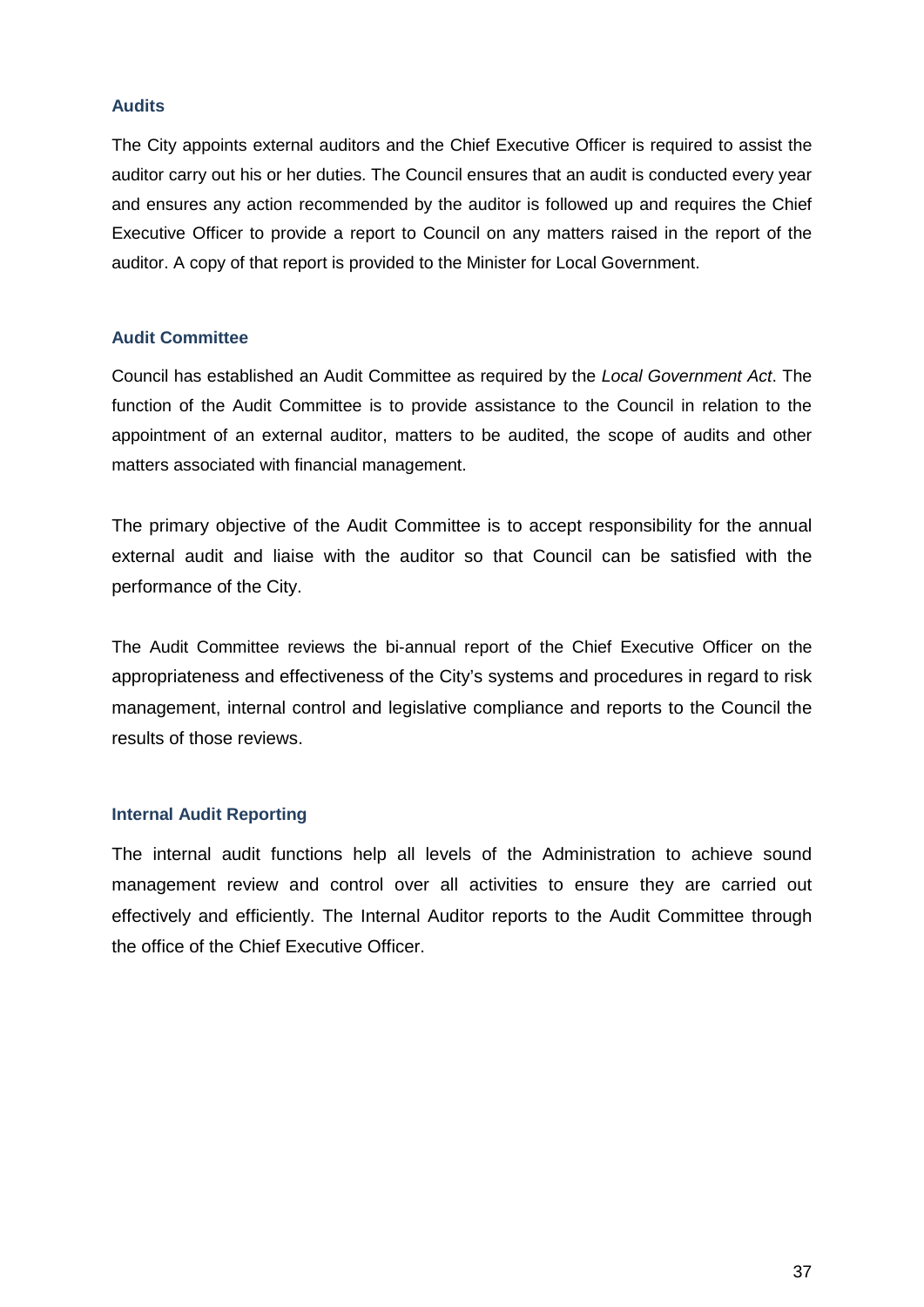# **Risk Mitigation Focus**

The Council has adopted a Risk Management Framework to:

- embed the risk management process and ensure it is an integral part of the City's planning process at the strategic level
- provide a standardised and structured approach to risk management
- ensure appropriate plans are in place to mitigate risks identified
- create a risk awareness culture

# **Annual Reporting**

The Council adopts an Annual Report each year that includes reports from the Mayor and the Chief Executive Officer, an overview of the Strategic Community Plan and its progress and alerts the community to major initiatives that will continue in the next financial year. The Annual Report contains the financial report and Auditor's Report for the financial year past. The Council presents the Annual Report to electors at the Annual Electors Meeting where members of the community can ask questions.

# **Strategic Activities Progress Reporting**

The Council has adopted a number of strategic activities that are incorporated into the Strategic Community Plan. As part of the Council's Integrated Planning Framework progress on strategic activities is regularly monitored by the Chief Executive Officer and a report provided to Council twice yearly in February and August.

# **Review of the Performance of the Chief Executive Officer**

The Council has established the CEO Performance Review Committee to assist with the task of reviewing the performance of the Chief Executive Officer. Key Performance Indicators are set by the Council and progress on these crucial issues is undertaken by the committee. The committee meets regularly with the Chief Executive Officer and a formal evaluation is conducted annually that is facilitated by an external consultant with relevant human resource management experience. The results of the formal evaluation are reported to Council.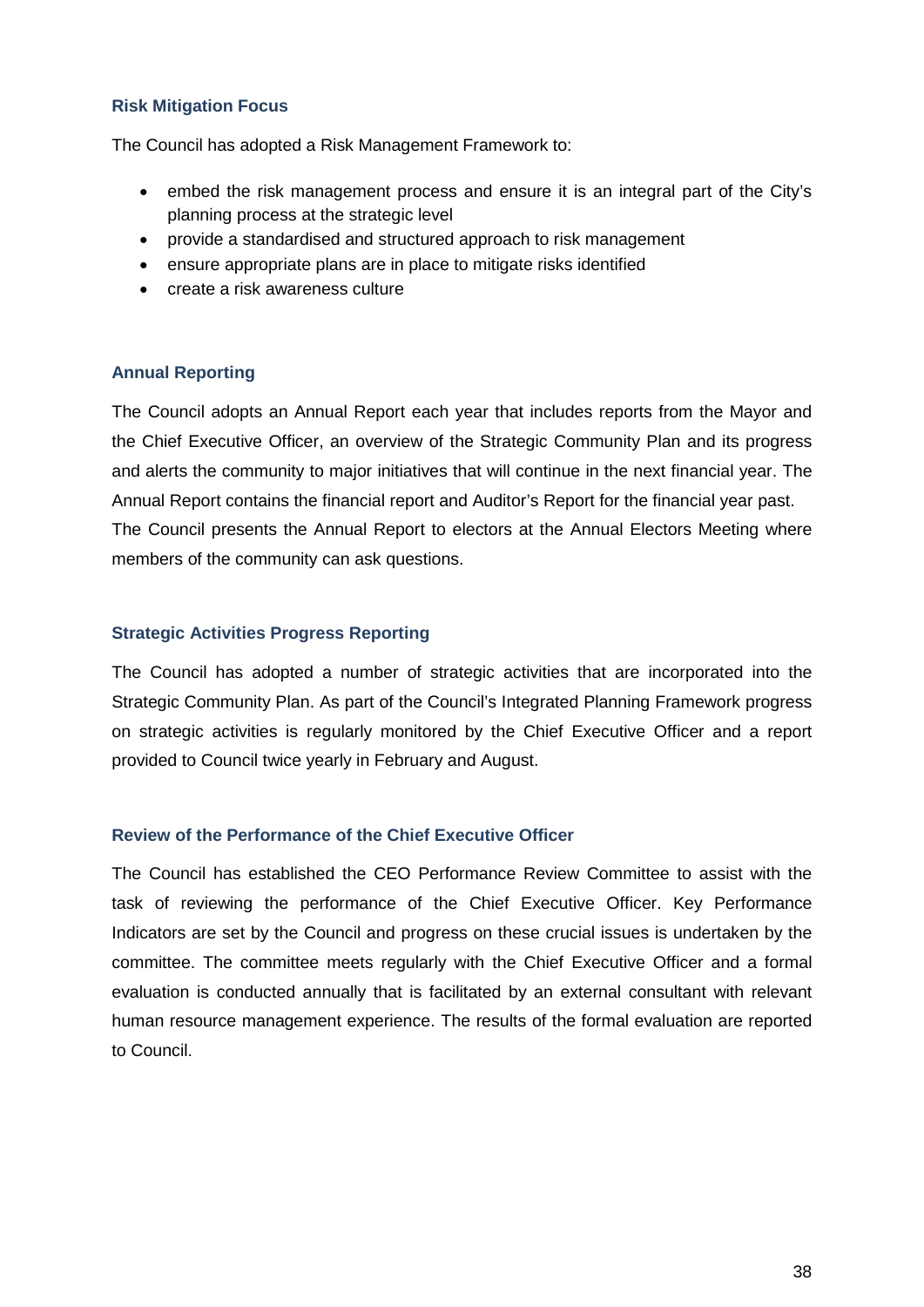#### **Statutory Compliance Return**

The Council receives a report each year on its compliance obligations and responsibilities under the *Local Government Act 1995* and Regulations. This report is submitted to the Director General of the Department of Local Government & Communities.

The Compliance Audit Return provides prompts in relation to statutory obligations in a number of areas such as local laws, tenders, meeting processes, disclosure of financial interests and final management matters.

#### **Consultation**

Community consultation allows the Council access to wider sources of information, points of view and potential solutions. It gives the community a better understanding of issues behind the decision making process and related constraints or opportunities that exist. Through policy the Council ensures that a range of mechanisms to interact and engage with the community are used. Statutory notices, Council news, events and announcements are communicated to the public through forums, publications, community notice boards, electronic channels and social media platforms.

#### **Customer Service Charter**

The Council has adopted a Customer Service Charter to ensure that the Administration is accountable for a high level of service standards. The Chief Executive Officer is required to ensure that customer service standards and performance are measured and when required to identify areas for improvement and compliance with the Charter.

#### **Public rights of access to information**

The Council supports the concept of open government and is accountable to the community, however some information held by the City relates to the private affairs of individuals and some confidential matters and therefore constraints on the right of access exist.

The *Local Government Act 1995* guarantees rights of access to certain information held by local governments. Where documents are sought outside the general rights of access, members of the public may request documents subject to the *Freedom of Information Act 1992*.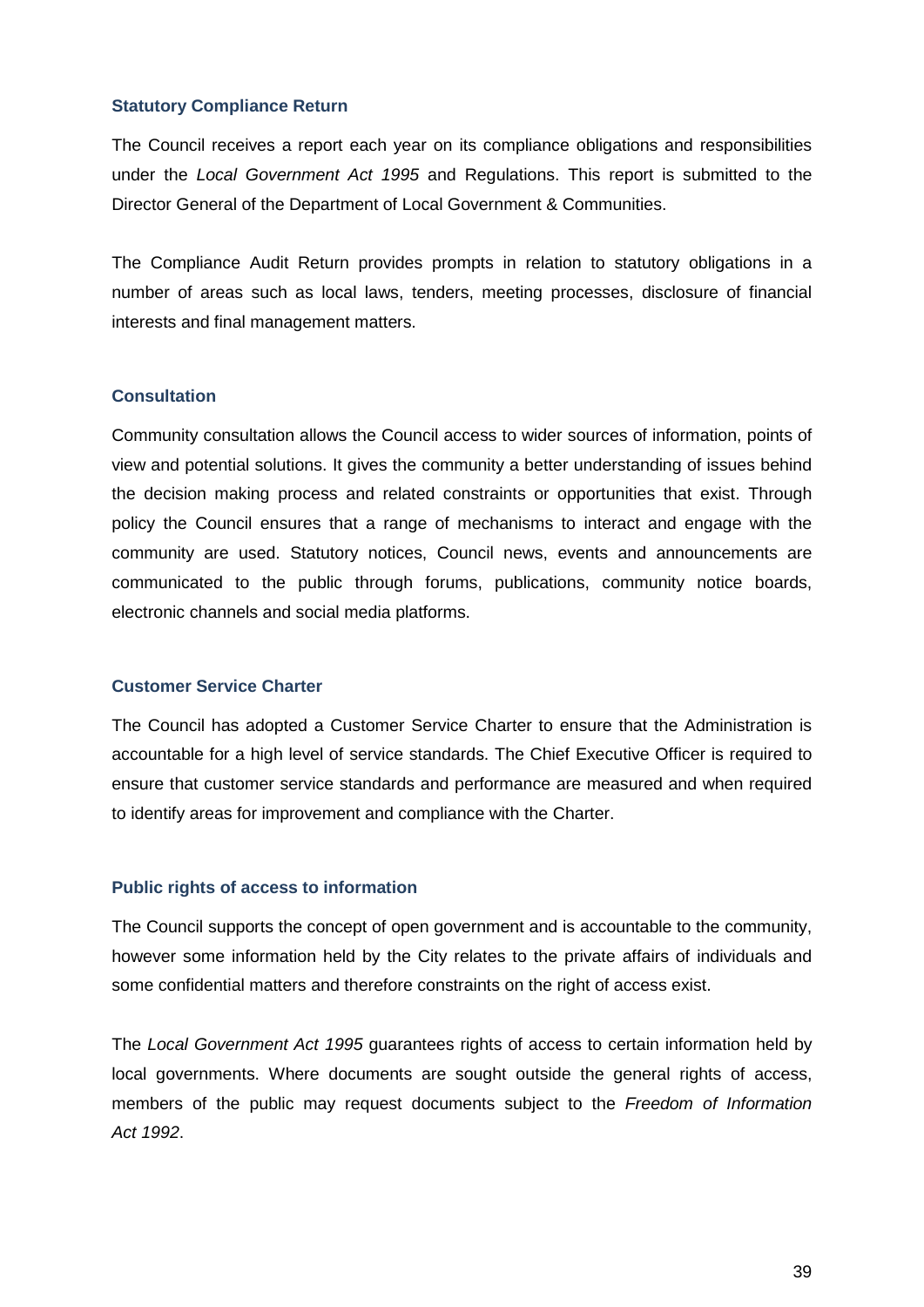# <span id="page-39-0"></span>**3.5.2 INDIVIDUAL ACCOUNTABILITY**

# **Fiduciary Duty**

A fiduciary duty is a legal duty to act solely in another party's interests. A person owing this duty is called a fiduciary. The party (generally an organisation) to whom the duty is owed is called a principal.

Councillors make a declaration of office when they are elected to Council. This declaration requires a person elected to formally take on the office of a Councillor at the City of Stirling and sets up a fiduciary duty to the City (the principal) which is exercised according to the best of their judgment and ability for the good government of people in the district.

Under this fiduciary duty, a Councillor, when dealing with any matter in their capacity as a Councillor, must always act in the best interests of the City of Stirling. This duty overrides any personal interest that the Councillor may have, and any other interest that any other person may have. For example, where there is a conflict between what would be in the interests of the City, and what would be in the interests of a particular Councillor or a group of ratepayers, the Councillor must vote and otherwise act in the best interests of the City.

# **Disclosures of Interest**

The *Local Government Act 1995,* various Regulations and the City's Code of Conduct place specific obligations on Councillors, committee members and employees who have financial, proximity or impartiality interest in an item before a meeting. These provisions support the principle that elected members and employees must be open and above reproach.

A Councillor or committee member who attends a meeting and who has an interest in any matter to be discussed at a Council or committee meeting must disclose the nature of the interest –

- a) in a written notice given to the CEO before the meeting; or
- b) if verbally given at the meeting, stated immediately before the matter is discussed.

On some occasions a Councillor or committee member may also need to disclose the extent of the interest when a financial or proximity interest is held in an item before the meeting.

Employees are also required to disclose any financial, proximity or impartiality interest when providing advice or a report to the meeting.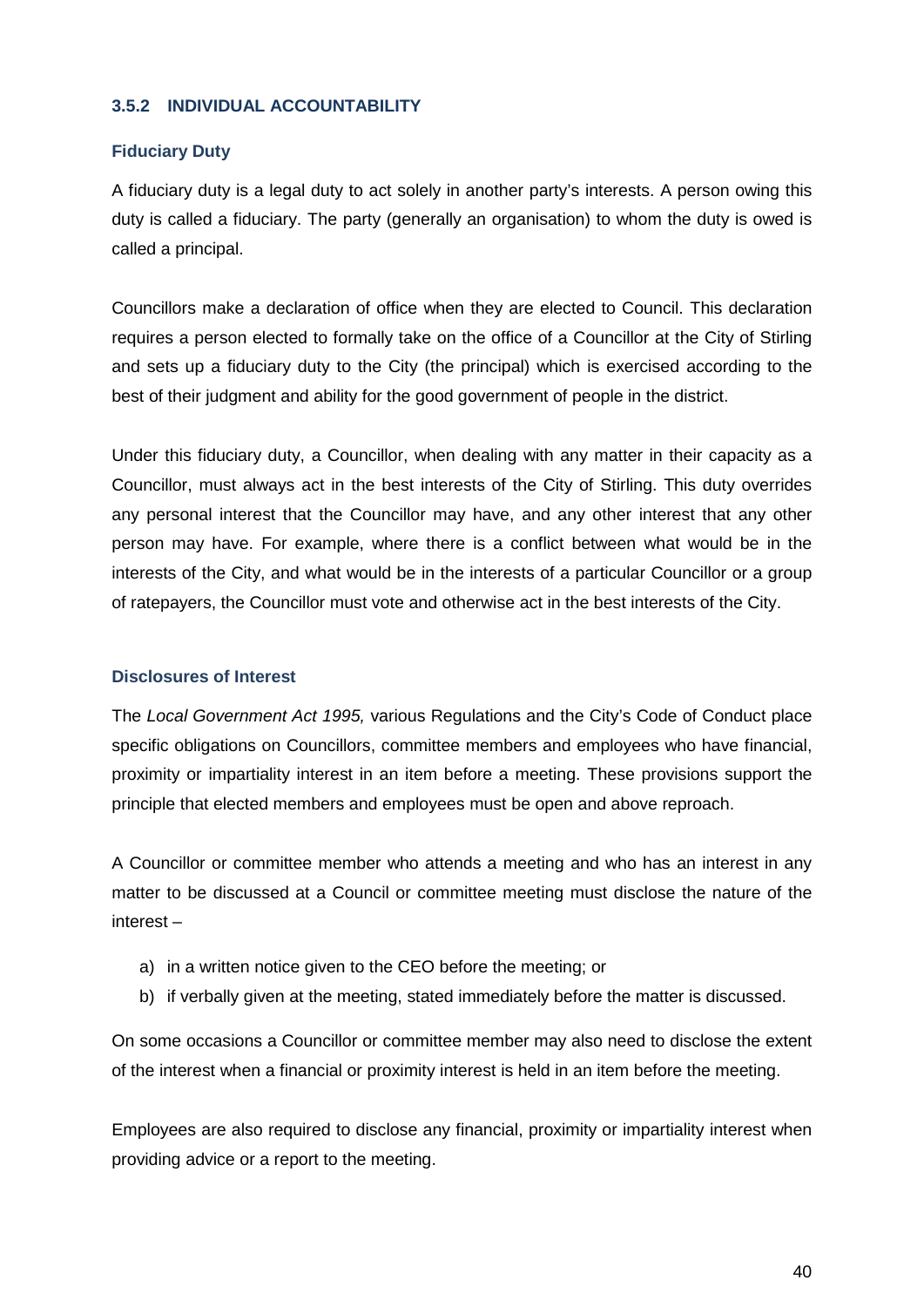# **Financial and Proximity Interests**

A Councillor, committee member or employee will have a financial interest in a matter before the Council or a committee if it is reasonable to expect that the matter will, if dealt with in a particular way, result in a financial gain or loss to them, or to a person who is 'closely associated' with them (such as a spouse, partner or employer).

A proximity interest is established by the location of land and exists if a Councillor, committee member or employee, or a person 'closely associated' with them, has an interest in land and the matter before the Council or a Committee affects land adjoining theirs and concerns:

- a proposed change to a planning scheme;
- a proposed change to the zoning or use of land; or
- a proposed development of land (development includes maintenance or management of land or of services or facilities on the land).

Financial and proximity interests are dealt with under provisions in the *Local Government Act*  and generally require a Councillor to leave the meeting room while the item is debated unless (in special circumstances) approval is given by the Council or committee for the Councillor or committee member to re-enter the room and be present or to participate and vote.

Failure to disclose a financial or proximity interest is a serious matter and requires a report to be made by the Chief Executive Officer to the Corruption and Crime Commission. The matter may also be dealt with by the Director General of the Department of Local Government & Communities.

# **Impartiality Interests**

An impartiality interest is an interest that could adversely affect, or could reasonably be perceived to adversely affect, the impartiality of the person having the interest. It includes an interest arising from kinship, friendship or membership of an association.

This type of interest is distinct from financial interests as it involves a connection with the matter to be decided that would not result in financial gain or loss. Impartiality interests of Councillors are dealt with under the *Local Government (Rules of Conduct) Regulations 2007*. Similar requirements apply to employees under the City's Code of Conduct. Councillors who have an impartiality interest participate in the Council or committee meeting after declaring they will deal with the matter in an objective and unbiased way.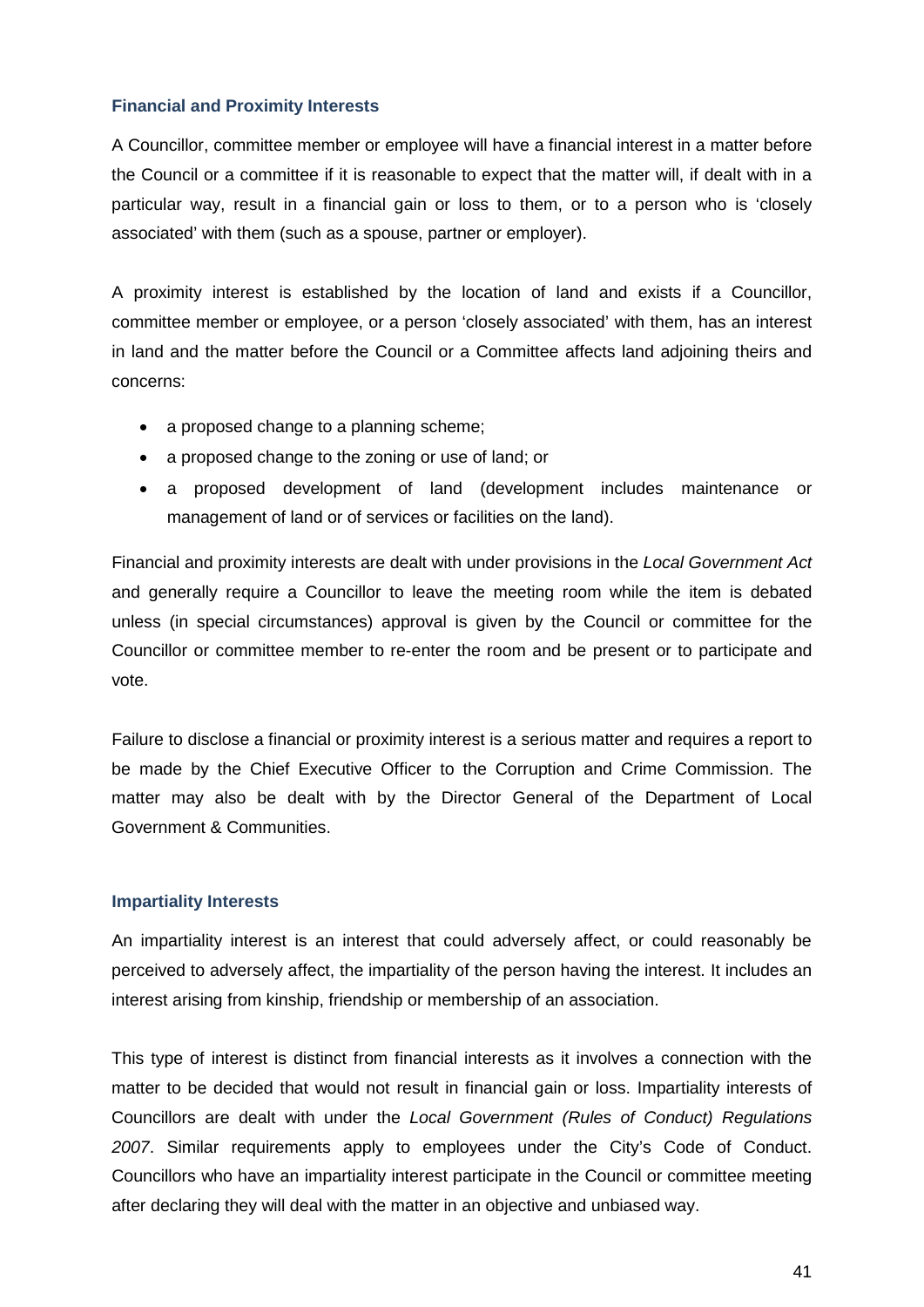#### **Primary Returns and Annual Returns**

Councillors and those employees who exercise delegated powers are required to lodge primary and annual returns that provide information on the person's interests. A primary return is completed within three months of commencing duties. An annual returns is completed at the end of each financial year disclosing any changes to the information previously disclosed.

#### **Gifts and travel contributions**

Councillors and employees are required to disclose gifts or travel contributions that they receive. They are also prohibited from accepting gifts in some situations.

A disclosure must be made in writing to the Chief Executive Officer within 10 days of receiving a gift or travel contribution. The disclosure must include details such as the name and address of the person giving the gift or travel contribution, its description and an estimate of its value. These details must be included in a City register and are generally required to be published on the City's website.

Gifts that are required to be to be disclosed include hospitality or other benefits that are –

- given to a Councilor without payment or other 'consideration';
- worth more than \$50 if it is given by a person who is undertaking or intending to undertake 'an activity involved in a local government discretion' (such as a person who has a commercial dealing with the City or who has or requires an approval or permit from the City);
- worth more than \$200 if it is given by someone else.

A contribution to travel (including incidental accommodation costs) is required to be disclosed if it is worth more than \$200.

There are some exceptions to disclosure requirements, including where a gift or contribution to travel is given by a 'relative' (but not, for example, a cousin or in-law).

A Councillor is prohibited from receiving a gift worth more than \$300 if the gift is offered by a person who is undertaking or intending to undertake 'an activity involved in a local government discretion'.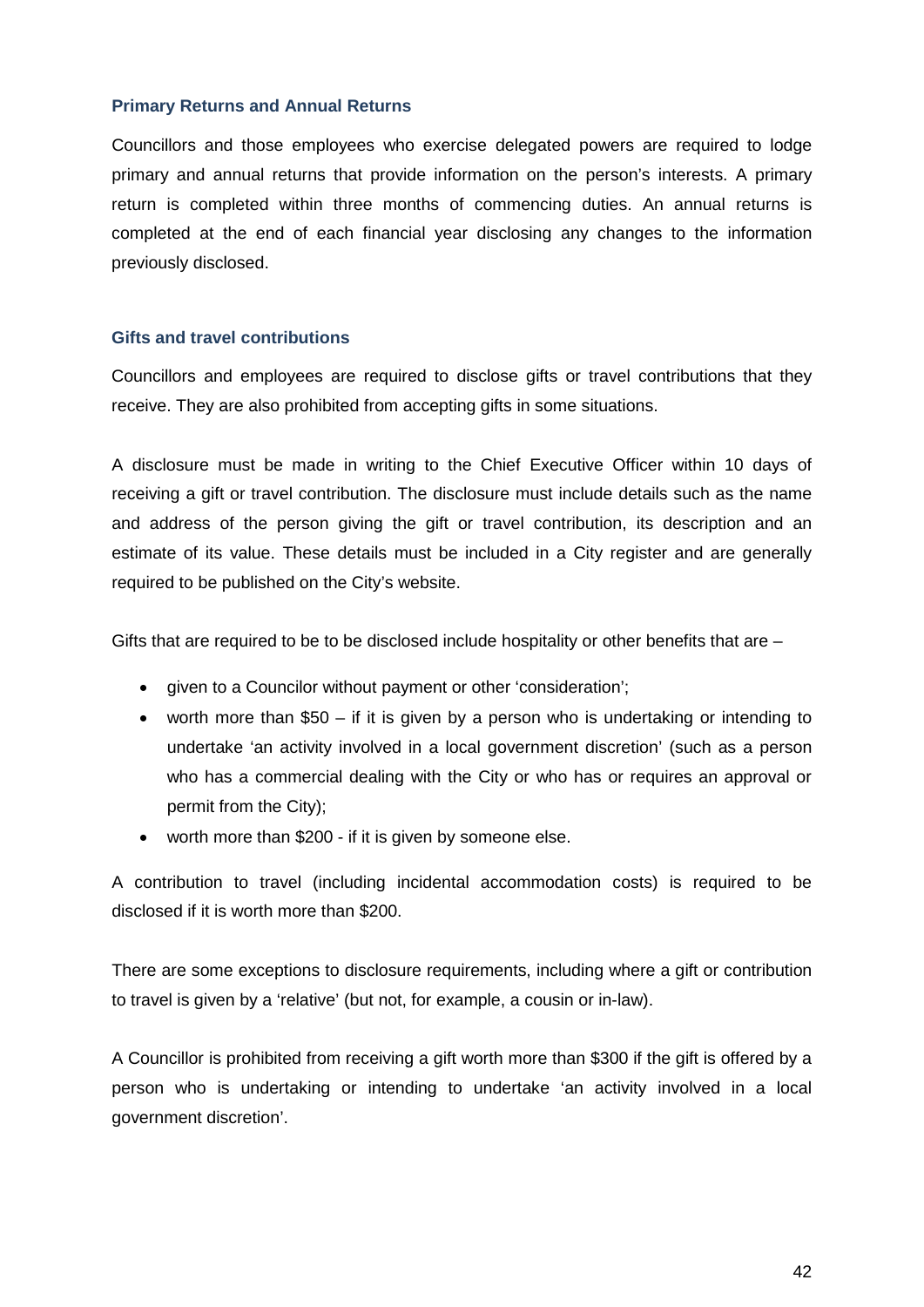# <span id="page-42-0"></span>**3.5.3 Protection from Liability**

# **Defamation**

In a Council or Committee meeting, Councillors fulfil a public duty by debating issues. Therefore they have some protection from legal actions for defamation against them. The protection applies if statements they make are made in good faith and for the purpose of performing their functions as a Councillor. Statements made with malice or recklessly are not protected.

# **Other Liability**

Provided that the person has acted in good faith, the *Local Government Act 1995* provides protection from liability for wrongdoing for Councillors, committee members and employees relating to or arising from actions that the person has done or has not done in the performance of their local government functions.

However, protection may not be afforded for matters involving some Federal legislation.

# <span id="page-42-1"></span>**3.5.4 The City may be held to account**

The systems and processes described in this framework are the inputs to good governance – the outcomes can be measured in terms of the:

- efficiency and effectiveness of the City to act as a local government
- quality of the Council's decision making
- evidence of sound and professional working relationships
- levels of engagement with and accountability to our community.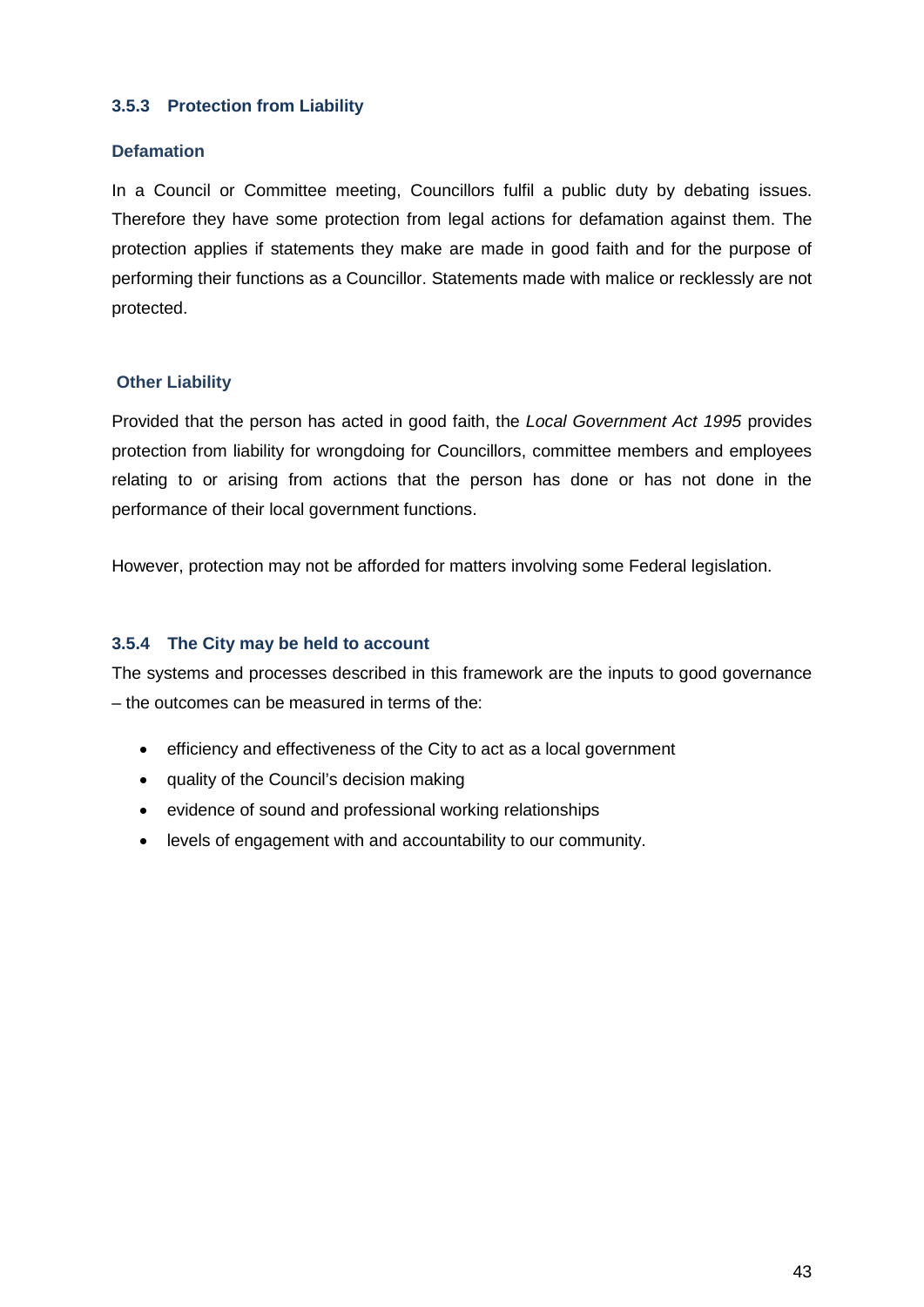The standard of good governance at the City may be judged by reference to a number of independent outside authorities and to whom the Council is accountable. Examples are given below:

**The electors** The community will judge the performance of the Council and individual Councillors at each election.

**State Government** The Director General of the Department of Local Government may undertake an Authorised Inquiry into local governments and aspects of their operations and affairs. If the findings warrant this, the Minister may suspend a Council and order that further inquiry is initiated. The Minister may dismiss a Council for not providing good government and install a Commissioner until new elections can be held.

**State Administrative Tribunal** Decisions made by a local government may be subject to review by the State Administrative Tribunal (SAT) for example where applicants are aggrieved by a decision that is covered by SAT jurisdiction (e.g. Development Applications). The SAT may hear complaints against individual Councillors when referred by the Director General of the Department of Local Government.

- **Ombudsman** The Ombudsman is an independent officer of Parliament with responsiblity to investigate the actions of various government institutions including local governments.
- **Disabilities Services Commissioner** People with disabilities have the same right as other members of society to services and to participate in decisions affecting their lives. A complaint can be lodged under the *Disability Services Act 1993* about public service providers, including local governments.

**Equal Opportunity Commissioner And Tribunal** Most commonly thought of as relating to discrimination in the workplace, the Act also covers access to public places and provision of goods and services. The Commissioner has extensive powers to pursue a complaint. In addition the Tribunal has the power to award damages for compensation to a complainant if a complaint is substantiated.